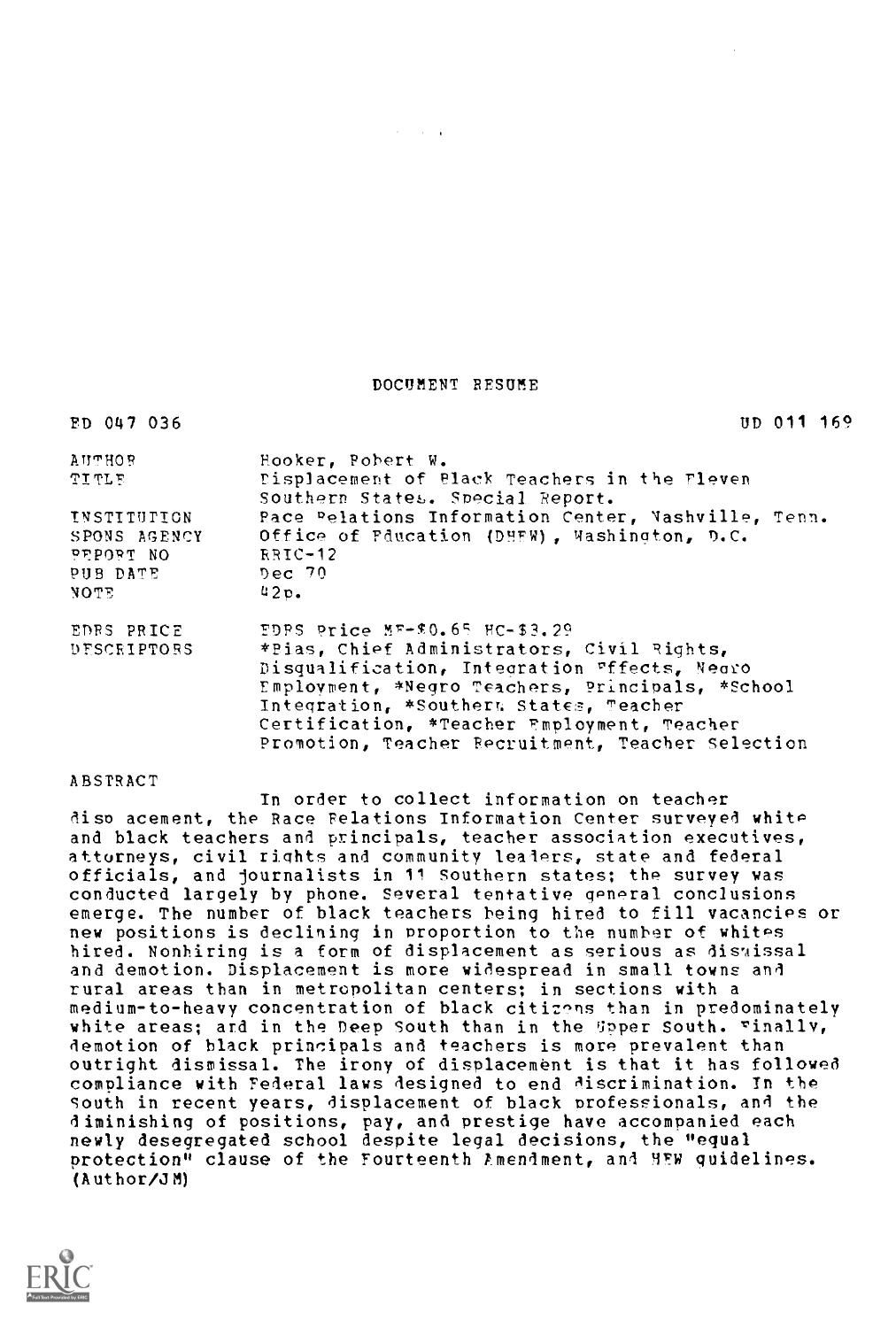Race Relations Information Center is a private, nonprofit organization that gathers and distributes information about race relations in the United States. The Center is the successor to Southern Education Reporting Service, an agency established in 1954 to provide accurate, unbiased information on race-related developments in education in the Southern and border states.

The Center's special reports are intended for use especially by newspapers, magazines, broadcasting stations and educational institutions. The reports are not copyrighted; republication, with credit to the source, is encouraged.

The Center maintains and continues the Southern Education Reporting Service library, which consists of items about race relations from newspapers and magazines throughout the nation, as well as reports, studies, surveys and pamphlets. Microfilm of the library's holdings, under the title "Facts on Film," has been acquired by about 100 public and university libraries.

#### **OFFICERS**

LUTHER H. FOSTER, Chairman OHN SEIGENTHALEK, Vice-Chairman OBERT F. CAMPBELL, Executive Director

#### BOARD OF DIRECTORS

VICTOR G. ALICEA, Research Analyst, School of Architecture, Institute of Urban Environment, Columbia University, New York, N. Y.

HARRY ASHMORE, President, Center for the Study of Democratic Institutions, Santa Barbara, Calif,

EDWARD W. BARRETT, Director, Communications Institute, Academy for Educational Development, New York, N. Y.

LERONE BENNETT, JR., Senior Editor, Ebony Magazine, Chicago, Ill.

ANDREW BILLINGSLEY, Academic Vice President, Howard University, Washington, D. C.

ROBERT F. CAMPBELL, Executive Director, Race Relations, Information Center, Nashville, Tenn.

JOHN M. CLAUNCH, President, George Peabody College for Teachers, Nashville, Tenn.

EUGENE H. COTA-ROBLES, Head, Department of Microbiology, Pennsylvania State University, University Park, Pa.

LUTHER H. FOSTER, President, Tuskegee- Institute, Tuskegee, Ala. Communistic Ala. Communistic Ala. Chancellor, Vanderbilt University, Nashville, Tenn.

ALF-xmanatt HEARD, Chancellor, Vandu-bilt University, Nashville, Tenn. \rump; Joamtr, Executive Director, United Negro College Fund, New

"Ames R. LAWSON, President, Fisk University, Nashville, Tenn,

Hzaswt H. LONG, President, Talladega College, Talladega, Ala. Talladega

RUBY MARTIN, Attorney, Washington Research Project, Washington, D. C. C. A. MCKNIGHT, Editor, Charlotte Observer, Charlotte, N. C.

CHARLES Moss, Editorial Director, Nashville Banner, Nashville, Tent.

THOMAS PETTIGREW, Professor of Social Psychology, Harvard University, Cambridge, Mass.

JOHN N. POPHAM, Managing Editor, Chattanooga Times, Chattanooga, Tenn.

WILSON C. RILES, Superintendent of Public Instruction, State Department of Education, Sacramento, Calif.

OHN SEIGENTHALER, Editor, Nashville Tennessean, Nashville, Tenn. OMN SINGSTAC&R, Editor, Chicago Defender, Chicago, Ill. Don Smontanux, Editor, Miami Herald, Miami, Fla.

WALLACE WAFTFELDT, Executive Producer, NBC Nightly News, New York,<br>W. Y. Anne Warms: New York, New York, New York, New York,

Howarn B. Woons, Editor, St. Louis Sentinel, St. Louis, Mo.

W. D. Woaxman, Jr., Editor, The State, Columbia, S. C.

 $\mathbf{S}$ tan  $\mathbb{R}^{n\times n}$ 

Rossay F. Communi, Editor 1988 Yourrow, Fave Gahrano, Bernand E. Garnett, Rosent Hoover, Aparticulary Jim Landon and JACA.E.; WHITE, JR., Steff Writert .

Mar. MAL. JAMES HAMBER, Albiertien auf Dieser

kto and the thorm differential can its **E.O. Disk 6100, 11cd 19th Avenue, Scotch**<br>**Sydney** Nashville, Tennessee 97212 上述的选择 Trichhane 16181 227.1161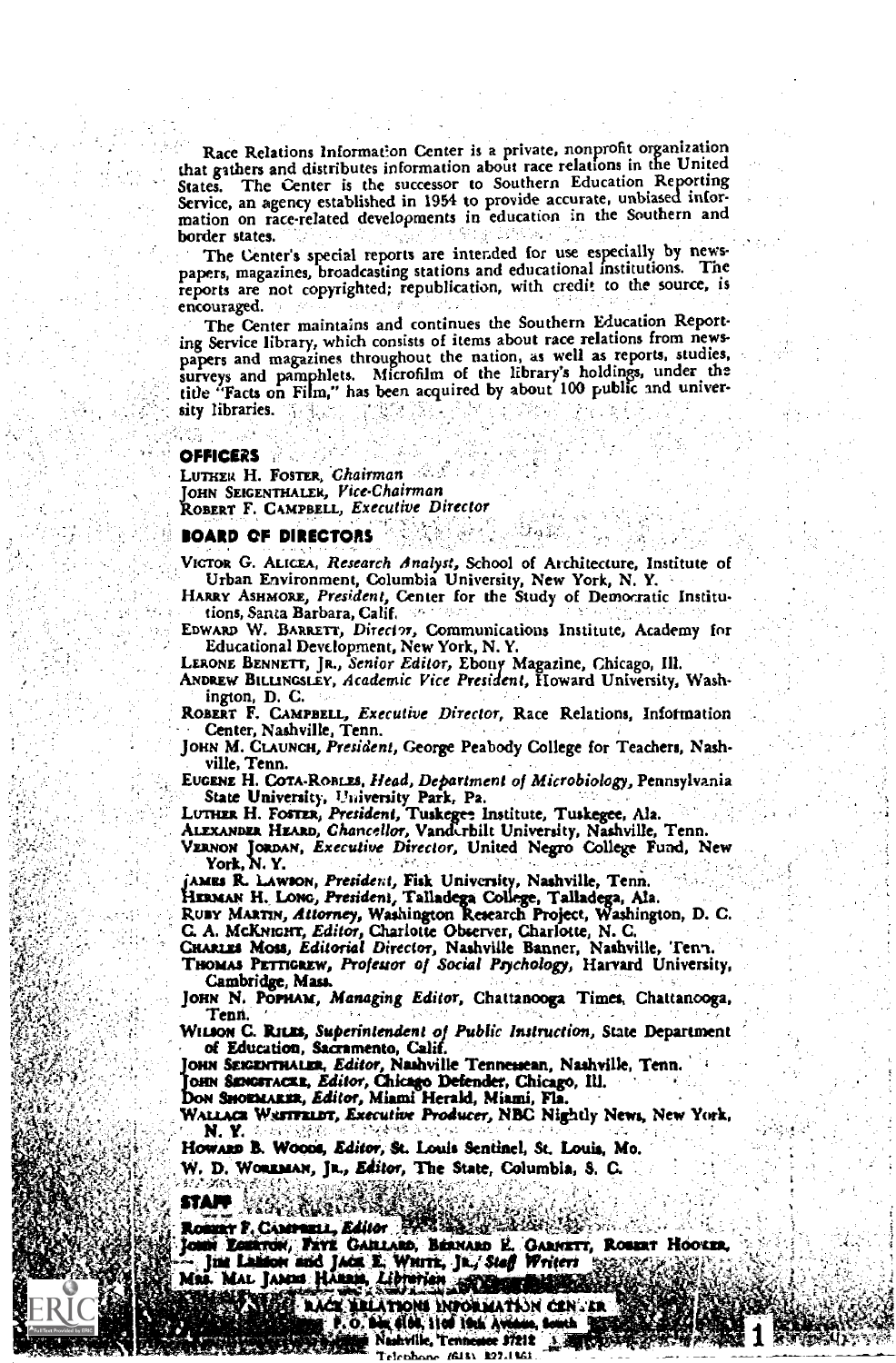ED047036

Special Report

DISPLACEMENT OF BLACK TEACHERS IN THE ELEVEN SOUTHERN STATES

By

Robert W. Hooker

UD011169

RACE RELATIONS INFORMATION CENTER

Nashville, Tennessee 37212

December, 1970

US DEPARTMENT OF HEALTH, EDUCATION<br>- B WELFARE<br>THIS DOCUMENT HAS BEEN REPRODUCED<br>THIS DOCUMENT HAS BEEN REPRODUCED<br>ORGANIZATION ORNINATION IT FONTS OF<br>ORGANIZATION OR PRESSING AT THE OR NECES<br>SARILY AREPRESSING OR POLICY<br>C

RR1C-12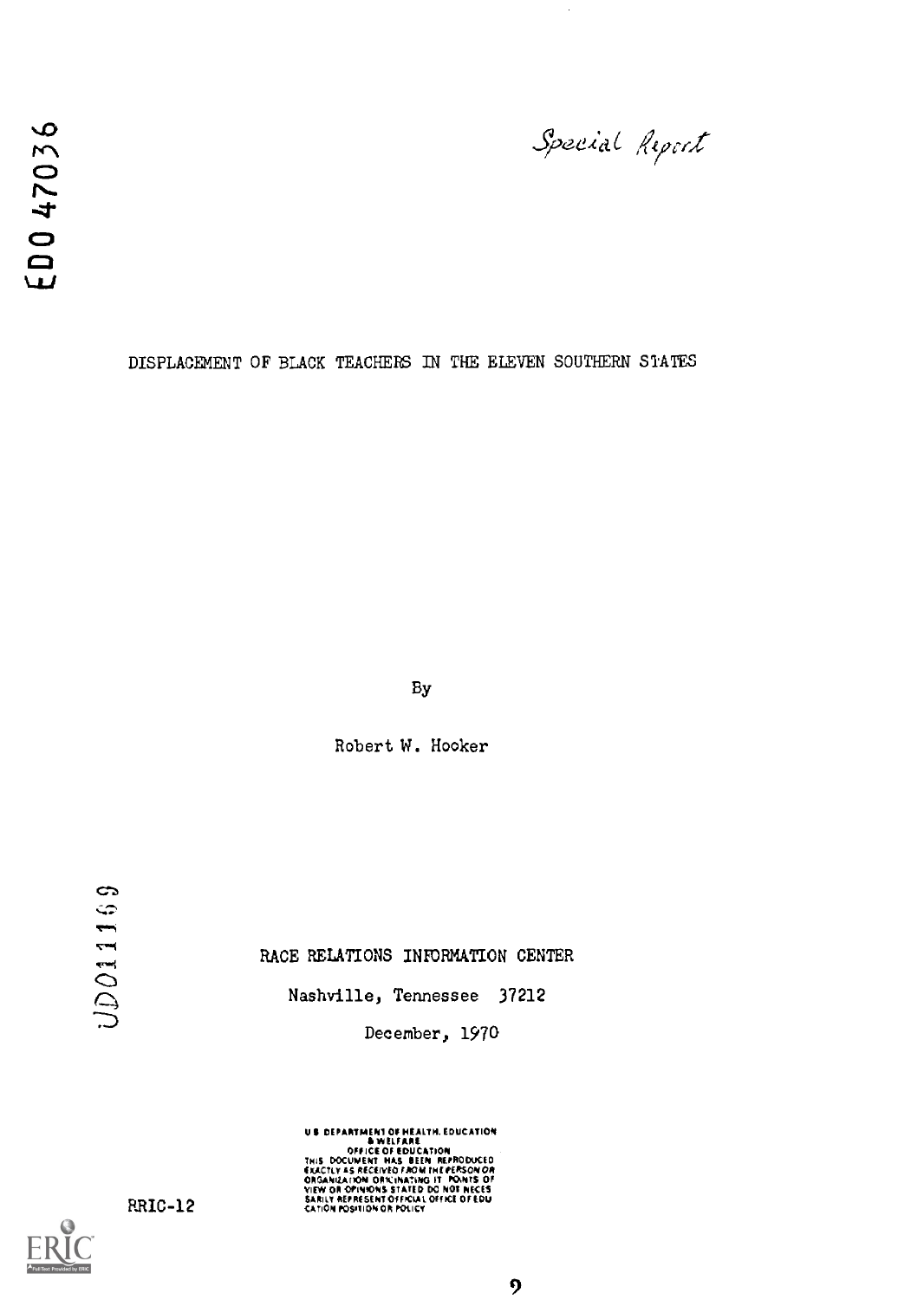This report was prepared by the Race Relations Information Center under a contract with the United States Department of Health, Education, and Welfare, Office of Education. RRIC maintained complete supervision and control of the project, and is solely responsible for the contents of the report.

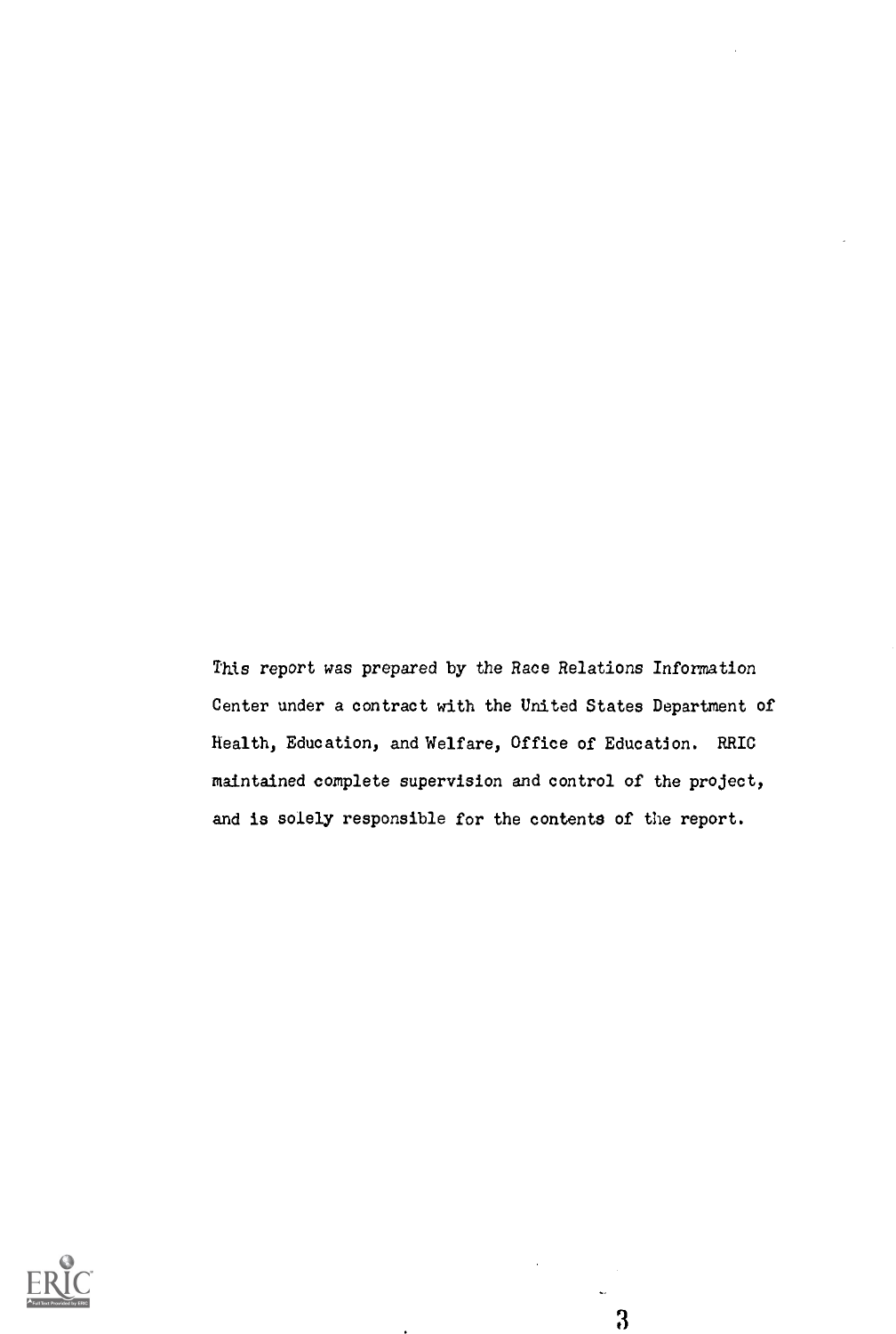In Georgia, a black man who had been a principal for 25 years found himself teaching social studies and history to seventh graders.

 $*$  In South Carolina, a woman with nine years' experience scored  $1.23$ on the National Teacher Examination--two points below "B" certification. When new contracts were sent out to the teachers at her school last spring, hers was not renewed.

 $*$  In Alabama, a woman who had taught home economics for 23 years was transferred from an all-black to an 'integrated" school and assigned to teach second grade. Five days after she signed her new contract, she was fired for "incompetence."

\* in North Carolina, a man with a degree with 15 years' experience had taught shop classes in a renovated barracks building. When a new school was built and desegregated, a young white man with no experierce was hired to teach shop, and the experienced black teacher was transferred to a less desirable post. He "became a little dissatisfied," and quit his job.

 $*$  In Virginia, a county school system that is  $\mu$ O per cent black has a faculty that is 15 per cent black. This year the system hired 23 new teachers. All but one of them is white.

Hard evidence is elusive and personal opinions sometimes conflict, but the apparent effect of desegregation on black teachers across the South this year has been more negative than positive. Hundreds of them have been demoted, dismissed outright, denied new contracts or pressured into resigning, and the teachers hired to replace them include fewer and fewer blacks. Ironically, the Southern version of school integration appears to be reducing, rather than expanding, the professional oppoitvnities of many hundreds of black tenchers.

Statistics on the situation are virtually nonexistent. Most officials in state departments of education maintain that the problems are minimal, 1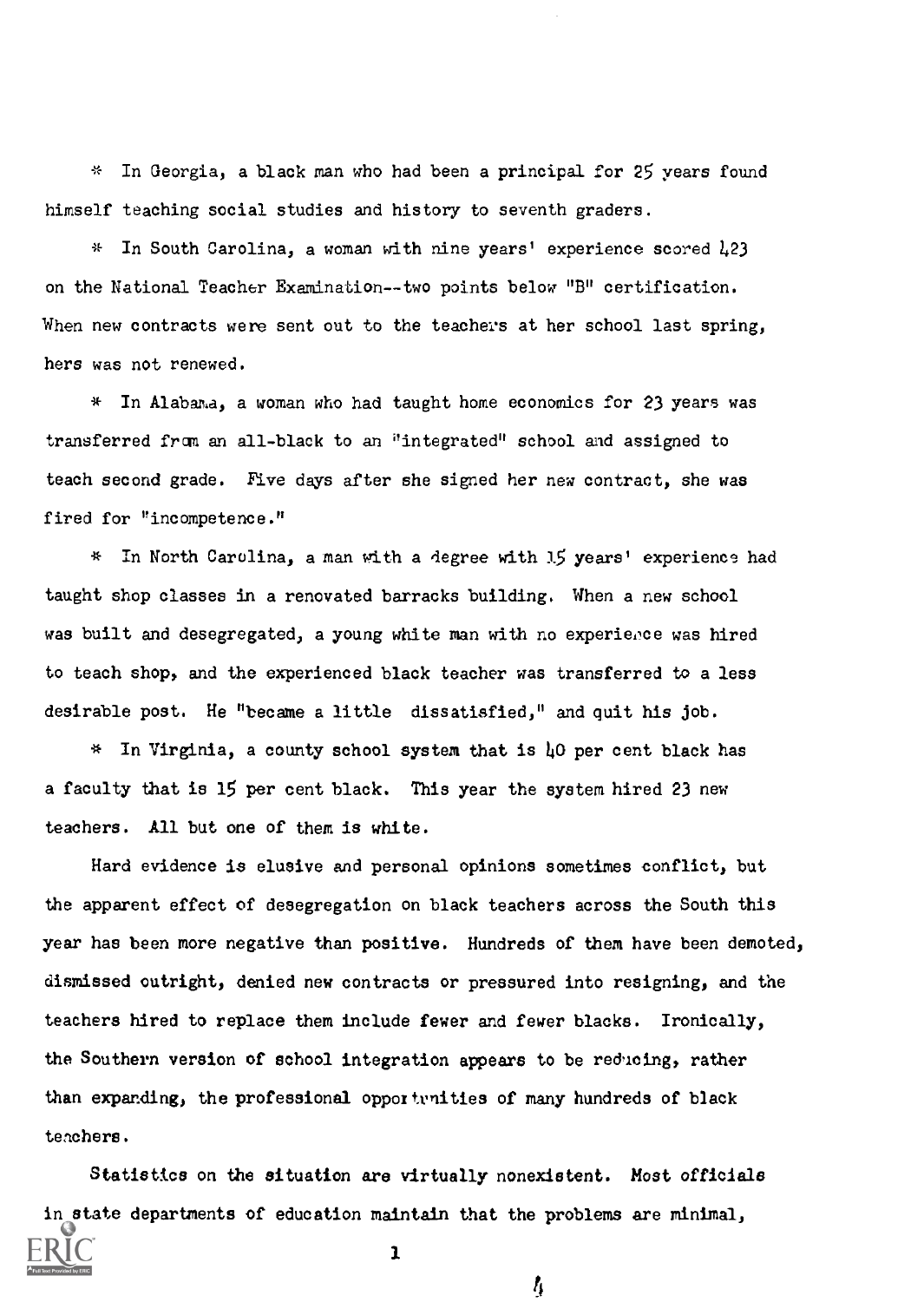or nil, and superintendents and principals at the local level usually express a similar view. Many of the displaced teachers themselves are reluctant to discuss their predicament. Yet there is enough smoke arising from the testimony of some 250 persons contacted this fall by the Race Relations Information Center to suspect a big fire--a fire that is decimating the ranks of black classroom teachers and threatening black principals with extinction.

The RRIC survey of 11 Southern states, conducted largely by phone, reached white and black teachers and principals, teacher association executives, attorneys, civil rights and community leaders, state and federal officials, and journalists. None of them could offer definitive assessments backed up by extensive statistical evidence--the data of teacher displacement, given the transitory nature of the teaching profession and the reticence of school officials and teachers, is simply too elusive. Boyce S. Medlin, human relations specialist for the North Carolina Good Neighbor Council, aptly described the situation. "You can see the tracks," he said, "but you can't find the body."

Even without the bodies to prove how extensive displacement of black teachers is, several general conclusions emerge from the maze of scattered data, official and unofficial reports, individual opinions and outright guesses:

\* The number of black teachers being hired to fill vacancies or new positions is declining in proportion to the number of whites hired. Nonhiring is a form of displacement as serious as dismissal and demotion.

\* Displacement is more widespread in small towns and rural areas than in metropolitan centers; in sections with a medium-to-heavy concentration of black citizens than in predominantly white areas; and in the Deep South than in the Upper South.



2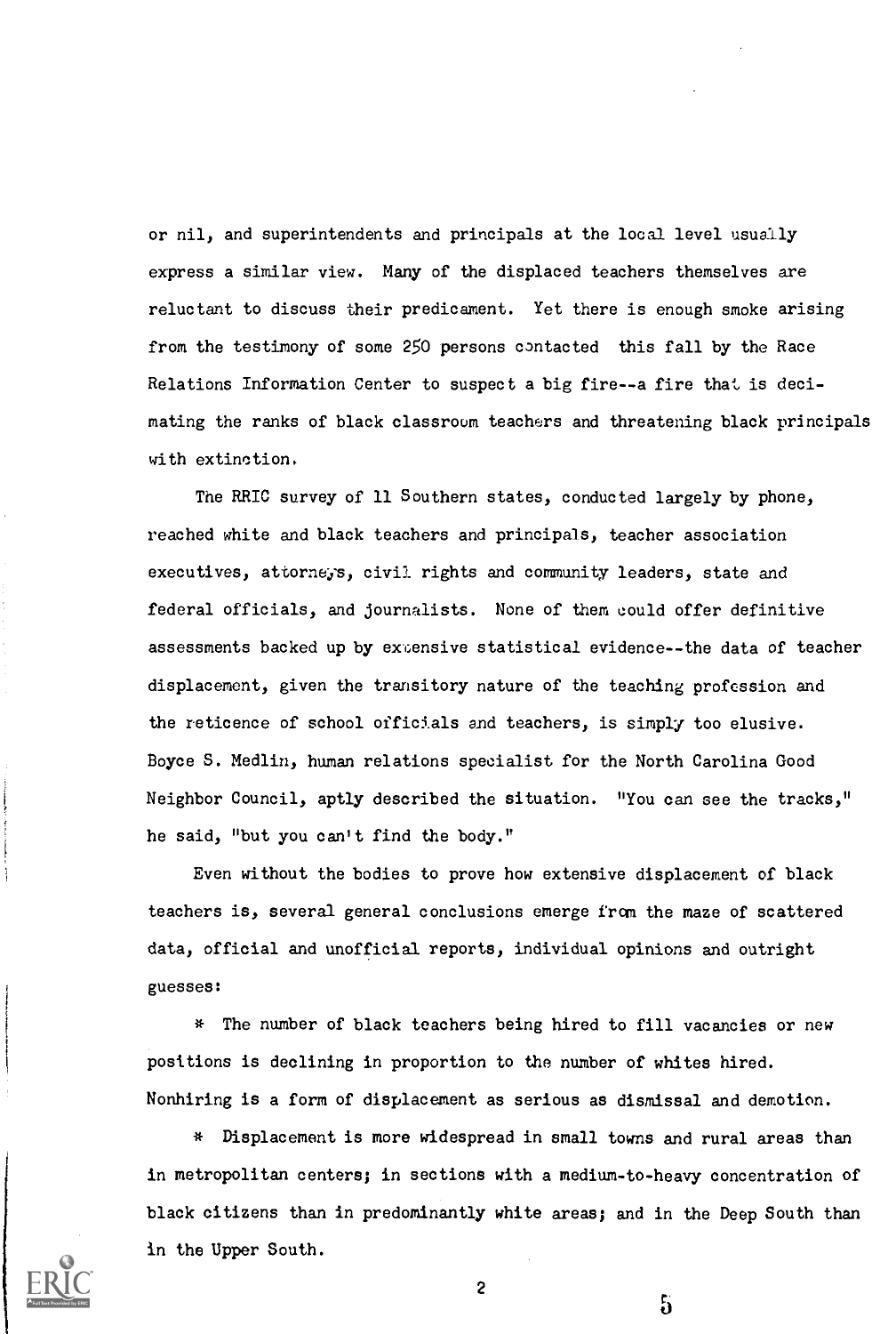\* Demotion of black principals and teachers is more prevalent than outright dismissal.

Where displaced teachers go, nobody really knows. The older ones often go into involuntary early retirement. Younger teachers apparently migrate to other school systems to teach, or take jobs with industry or government. There are reports of some leaving the state, and the South, to teach in other parts of the country, but again, there are no statistics.

The irony of displacement is that it has followed compliance with federal laws designed to end discrimination. In the South in recent years, displacement of black professionals in the public schools has followed almost unfailingly in the wake of desegregation. In state after state, black educators' positions, pay and prestige have diminished with each newly desegregated school--legal decisions, the "equal protection" clause of the 14th Amendment, and HEW guidelines notwithstanding.

The pattern was set in the border states, which began desegregating shortly after the Supreme Court decisions of 1954 and 1955. By 1965, when a National Education Association (NEA) task force scrutinized the 17 Southern and border states for displacement, the closing of Negro schools and the firing of Negro teachers that had characterized parts of Kentucky, Missouri and Oklahoma in the 1950's was found in some counties of Arkansas, Texas, Tennessee and North Carolina.

Late in the decade, the trend reached the Deep South, where displacement was accelerated by the Supreme Court's October 1969 ruling that "all deliberate speed" is no longer constitutionally acceptable.

Invariably, the black principal has been desegregation's primary prey. Last spring a black high school in Louisiana was closed and its student body transferred to a unitary school. The black principal, who has two

's degrees and 20 years' experience as principal, was made "supervisor 3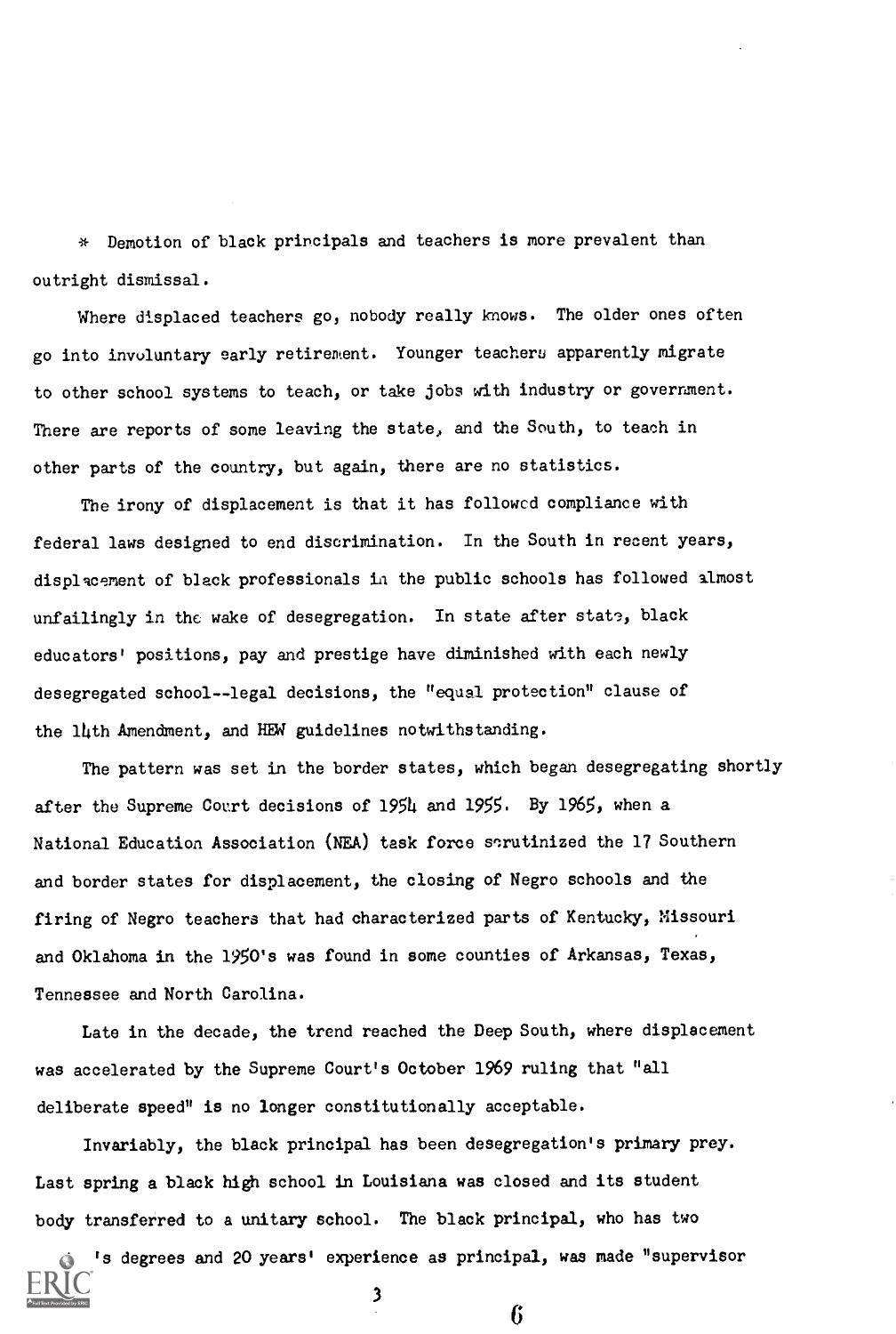of testing" (later, "supervisor of guidance and textbooks") at the new school.

Three years ago, there were more than 620 black principals in North Carolina, according to E.B. Palmer, associate executive secretary of the North Carolina Association of Educators. Now, he said, there are less than 170. During about the same time period, Alabama's black principals declined from 250 to 10 or 50, according to Montgomery attorney Solomon S. Seay and Mobile attorney A.J. Cooper. Mississippi has lost more than 250 black principals in the last two years, according to C.J. Duckworth, executive secretary of the Mississippi Teachers Association.

Few black principals are fired outright, RRIC sources said. Some are "kicked upstairs" into the central administrative offices, where they become "assistant superintendents" or "federal coordinators." ("Assistant to the superintendent in charge of light bulbs and erasers," one black educator said indignantly.)

Some are reduced a notch--from, say, high school principal to elementary school principal. Some are put back into the classroom. Some keep their title, but have a white "supervisory principal." Some go into college teaching, and some simply retire.

The demise of the black principal has ominous implications for the South and its black community. As J.C. James pointed out this fall in the New Republic, the black principal was for years the linchpin of his community- the link between the white and black communities, the idol of ambitious young blacks, the recruiter and hirer of new black teachers.

"In black culture," said Dudley Flood, associate director of the Division of Human Relations in the North Carolina Department of Public Instruction, "the black principal was about as high or. the totem pole as it was possible to be.

They could affect more things in Negro people's lives than any other person." 4 7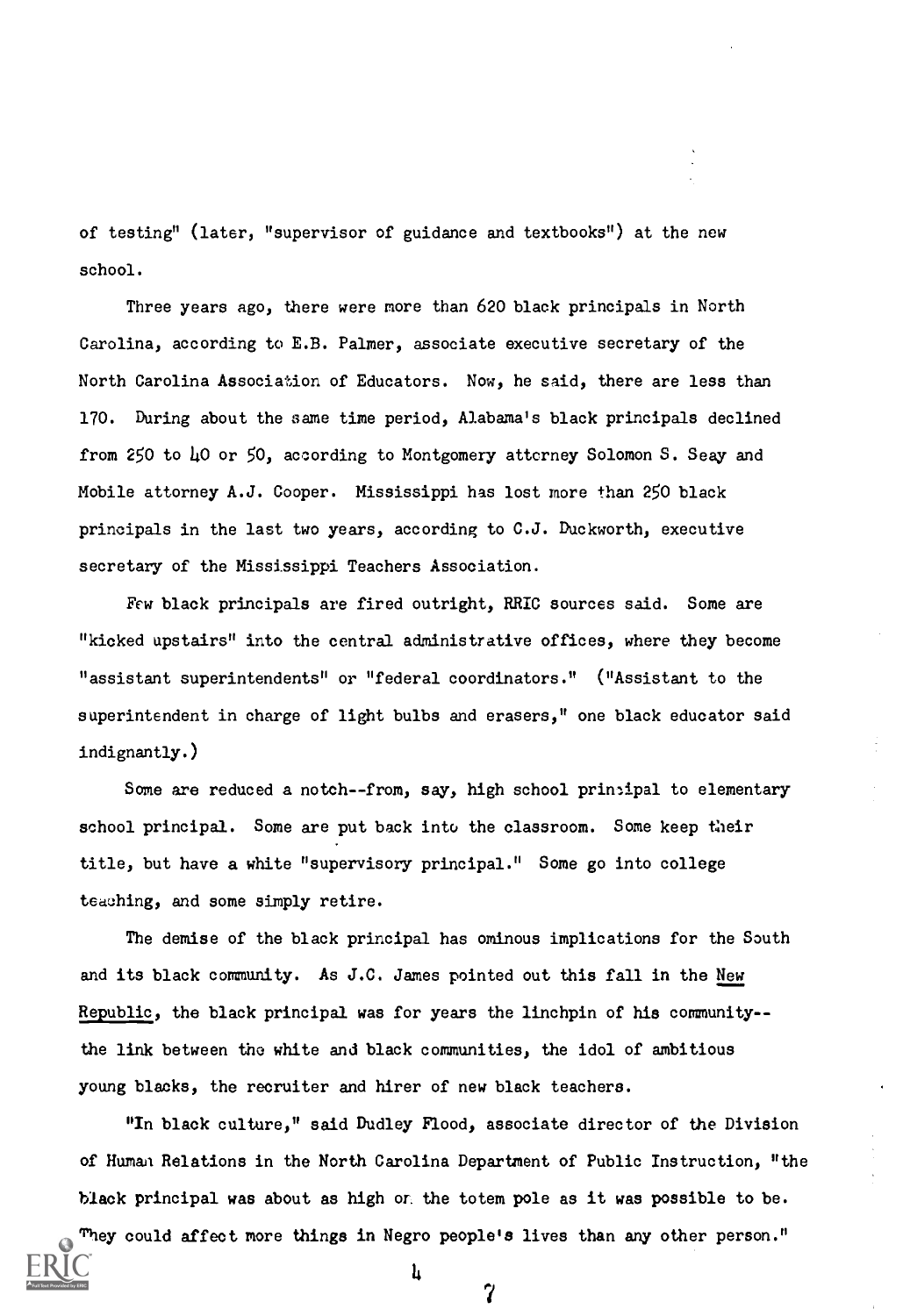The sacking of black principals, therefore, "really takes a toll--an immeasurable toll--on the morale of the black community," said Flood. The leader, the link, the recruiter and the symbol is gone.

Next to go in the process of displacement, RRIC sources reported, are black coaches, band directors and counselors. An NEA task force that visited 70 school districts in Mississippi and Louisiana in September found no district in which a black was head coach of a desegregated school.

The black head coaches in those districts evidently have met a fate similar to that of a black coach in Edgefield County, S.C. When the dual schools merged this fall, the black man was not made head football coach. Three whites reportedly were added to the coaching staff ahead of him, and he was made assistant to the B team coach--the sixth man in the hierarchy.

Overall, though, indications are that coaches and land directors have come through desegregation with fewer losses than principals.

At the level of classroom teacher, the displacement of blacks this year has been less overt and proportionately less severe than the displacement of principals and coaches, but it has been happening nonetheless. Statistics compiled by the Atlanta branch of the Office for Civil Rights (Health, Education and Welfare) on 108 districts in six Southern states--all voluntarYr i plan districts that completed desegregation this fall (and therefore were probably less inclined to displace terchers than the more recalcitrant districts)--show that there were 9,015 black teachers in 1968-69, 8,509 in 1969-70, and 8,092 this fall.

Between the autumns of 1968 and 1970, while the total number of all teachers in those districts rose by 615, the number of black teachers fell by 923. Between 1969 and 1970, the total number went up by 429, the blacks fell by 417. (Dewey Dodds, acting head of the branch office, said the figures should be taken only as approximations. Statistics for 1968 and 1969 were sent

5

ri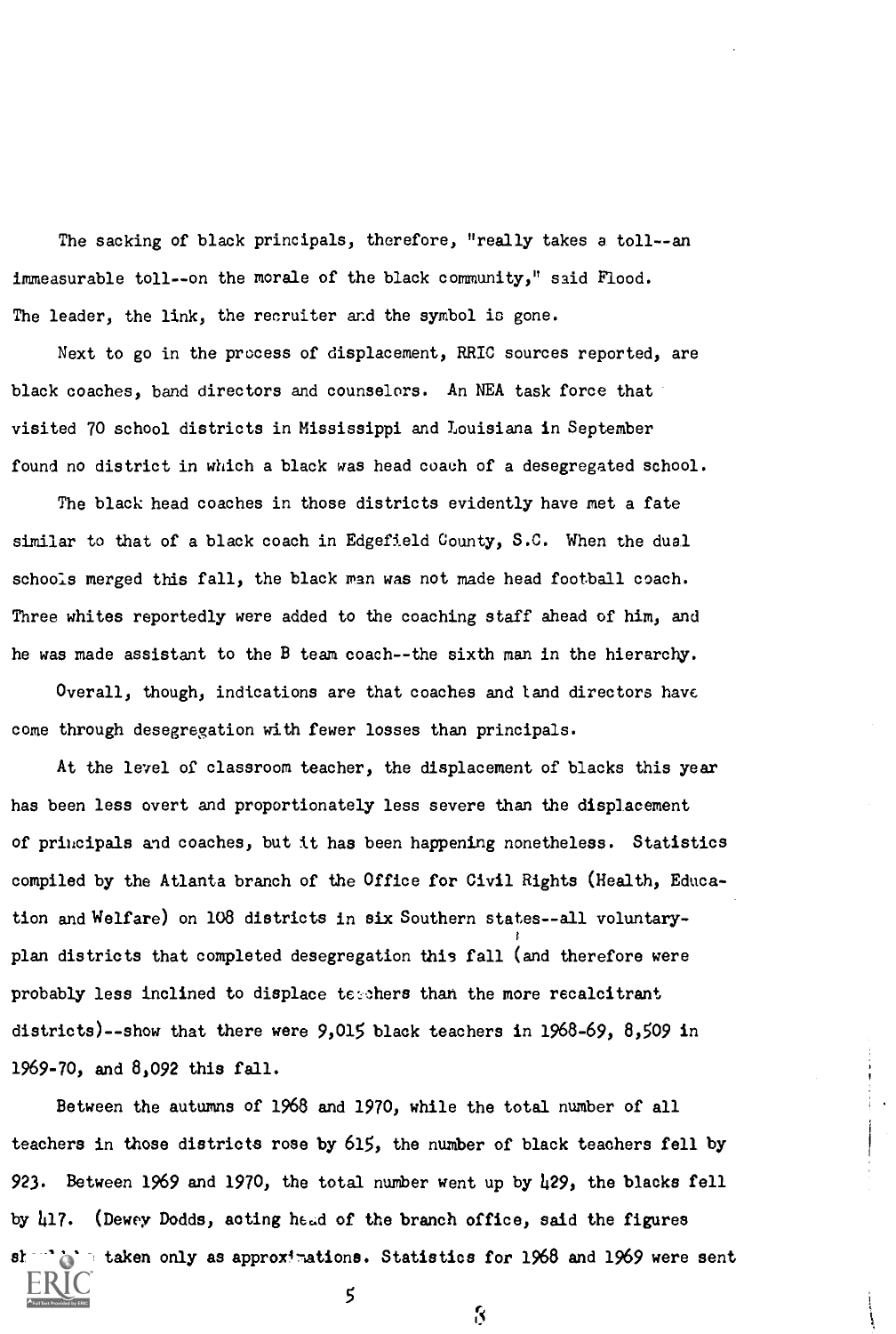in by the school systems themselves. This year the Office for Civil Rights gathered the figures itself. However, Dodds said that, taken overall, the figures would probably render a fairly accurata picture.)

Some black teachers are being dismissed outright--fired or having their. yearly contracts not renewed--but evidently the preponderance of the cases involves demotion, which can in turn lead to resignation and firings. As Birmingham attorney UM. Clemon put it, "Most boards are sufficiently sophisticated to know not to turn a man out in the street. But they will do anything short of that."

Among the things school boards do are to relieve former department heads of their titles and demote high school teachers to junior high or elementary school classrooms. They place blacks in federally-funded programs, such as those under Title I of the Elementary and Secondary Education Act of 1964 (for the support of compensatory and enrichment programs for poor children)- and when the federal money runs low or is revoked, they release them.

They put black teachers in subjects out of their discipline, and when the English teacher has trouble teaching science, they fire her for "incompeten:e." They make blacks "co-teachers" with a domineering white, "teacher's aides" without responsibility, "floating teachers" withou, a classroom of their own, and sometimes even hall monitors without a classroom at all. Some of these teachers give up and resign. Some protest and are fired for insubordination.

And into the places of these demoted and dismissed blacks, more often than not, go whites- -some with less education and experience than the teachers they are replacing.

It is, in fact, in the hiring of black teachers -- rather than the firing- that the biggest catastrophe for blacks probably lies. In the 108 districts surveyed by the Atlanta Office for Civil Rights, 3,774 white teachers (77 per

6

Ω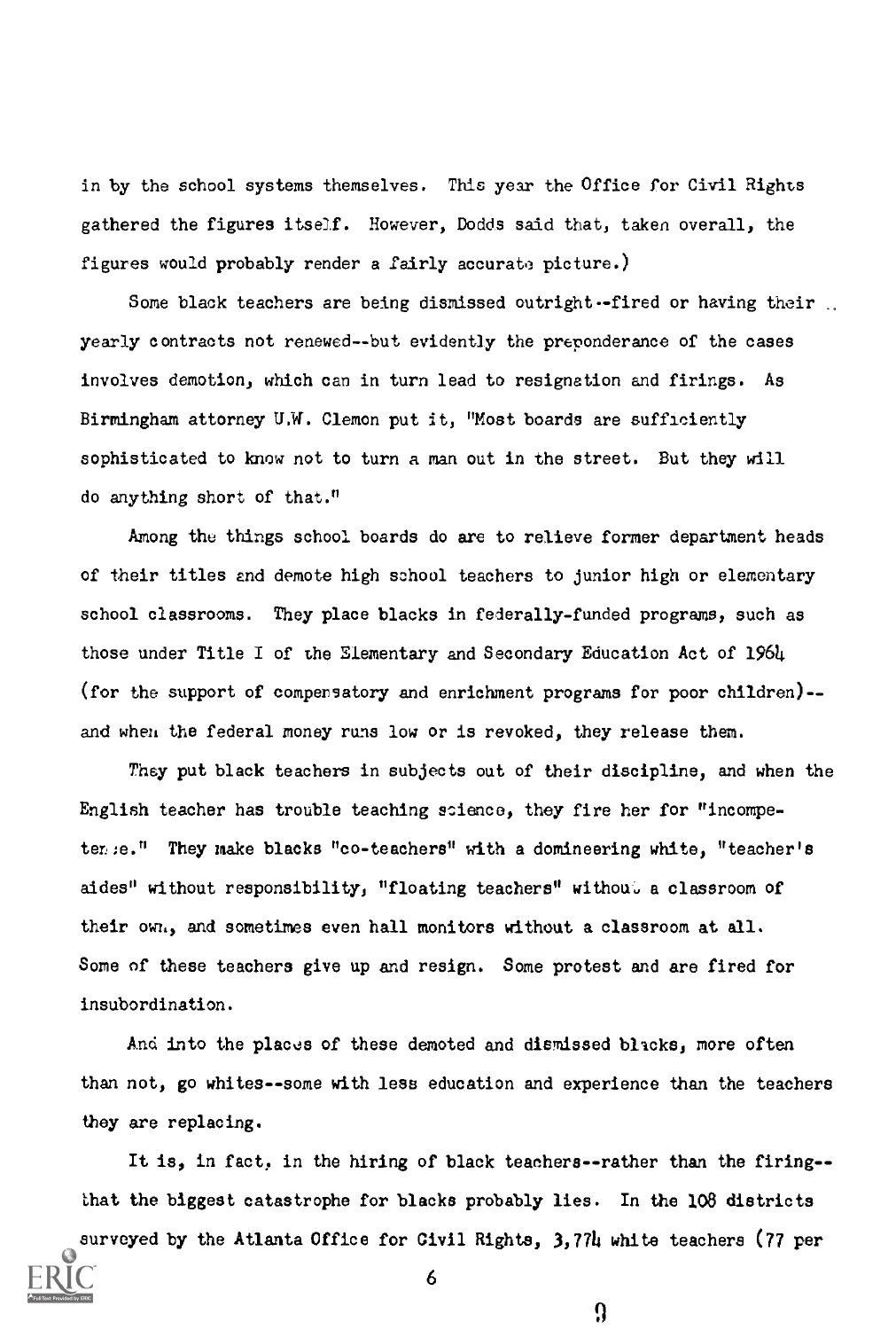cent of the total leaving) and 1,133 black teachers (23 per cent) left their school systems this fall. Hired new to those systems were  $\mu, \mu$ 53 whites (86 per cent) and 743 blacks (14 per cent). (In 1969-1970, 4,375 whites and 876 blacks were hired new to the system.)

Legal Defense Fund investigator Bob Valder visited some 50 districts this fall in Florida and North Carolina and reported, "I have seen virtually no district where there was hiring to keep the teacher ratio comparable to the student ratio or even the current teacher ratio. I would lay odds that it's happening in the rest of the Souti, too."

Despite the erosion in the ranks of experienced black teachers, however, the new Negro teacher in the South seems to be faring well on the job market this year. Only one of the nine predominantly black institutions contacted by the RRIC--Saint Augustine's College in Raleigh, N.C.--reported that its teacher-education graduates were having trouble finding jobs. And Dr. F.W. Jones of the Department of Education attributed it as much to the national teacher surplus and procedural changes in the college placement office as to the displacement situation. He estimated that about one-third of Saint Augustine's 75 teacher graduates this year are not teaching--"an appreciable drop"--but that many of those are now housewives or employed in other fields.

Some of the other schools had only estimates, and some had no figures at all. But deans and placement officers at Florida A & M, Texas Southern, Grambling (Louisiana), Winston-Salem State (North Carolina), Tennessee State, and Clark College (Georgia) said their graduates were having no unusual problems this year finding employment in teaching. Officials at Southern University (Louisiana) and Shaw University (North Carolina) said they had insufficient data on which to base statements.

Certain school systems are tough to crack and there is a surplus of terchers in certain disciplines, most of these officials said, but if a

 $\frac{7}{10}$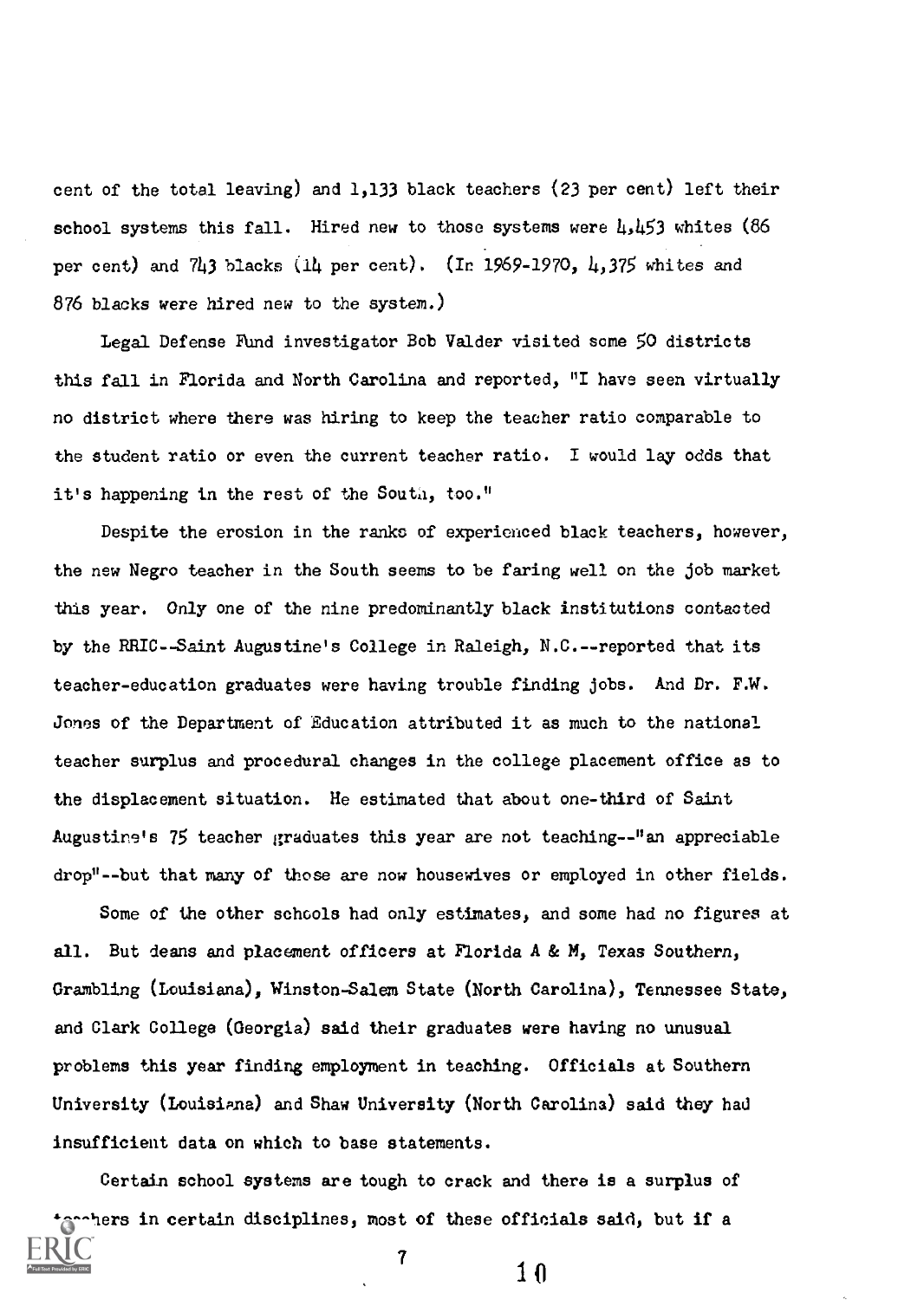young black graduate is not too choosy, he can find a teaching job somewhere. "There is quite a widespread demand for our teachers, except in areas like history and English," said Hamlet E. Goore, director of placement at Winston-Salem State.

The displacement that buffets black teachers--and the national teacher surplus (in some disciplines) that confronts all teachers--may be dissuading SOME young blacks from going into teaching in the first place, however. Three of the nine institutions reported that the number of their teacher grads has declined in recent years, and five said that the percentage of their products actually going into teaching is down. Slight decreases in the number of graduates were reported by Tennessee State and Scathern. Florida A & M's total of 104 grads for 1969-1970 was down from 146 in 1968- 69 and 182 in 1967-68. Five of the schools said their totals were consistent with the recent past.

Officials at the five institutions whose teacher graduates are shying away from the education profession gave as reasons the new opportunities for young blacks in other fields and their distrust of Southern schools, as well as the teacher surplus. Industry, business, state and federal government, and graduate school are luring more and more blacks away from teaching, they said. Moreover, blacks are growing suspicious of the teaching profession and its predominantly white administrators. "The bigots," said Shaw's placement director, Frank B. Belk. "They're grinning and saying 'come on in' and closing the door at the same time."

The respcndents in the RRIC survey also agreed that, by and large, young black teachers do not seem to be leaving the South in any great number. Recruiting by school systems, despite the teacher surplus, has increased recently, most said, and a few noted that metropolitan systems in the South were vigorously recruiting on their campuses.



8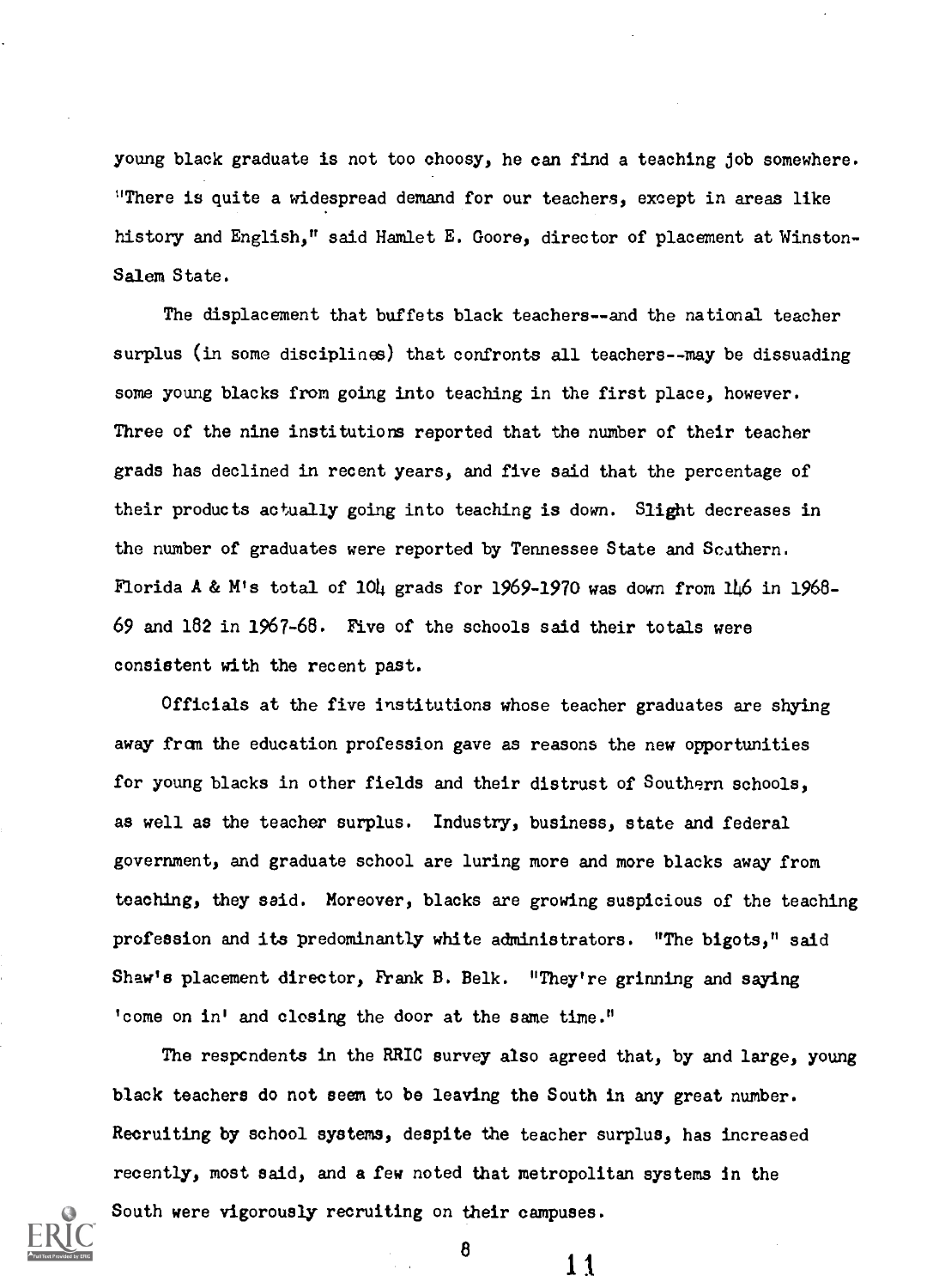The decline in hiring of black teachers apparently is more acute in rural areas and small towns than in metropolitan centers, but once again, substantiating facts are elusive. Many of the larger systems have to maintain court-imposed ratios on their faculties, RRIC sources reported, and they need teachers for their predominantly black schools. Consequently, they hired about as many black teachers this year as in the past.

The metro school system in Nashville hired more blacks than usual, according to Leon D. Bradley, director of personnel. The final figures have not been compiled, he told RRIC, but there has been "a substantial increase in the number of new black teachers in the last couple of years." Black teachers constitute about 22 per cent of the total in Nashville, he said, and the student population is about 25 per cent black.

A check with four other metropolitan systems revealed that their hiring of blacks held constant or fell off slightly this year. Richmond city schools employed 187 new blacks and 185 whites--the same ratio as in previous years, according to personnel director Rondle Edwards. (Fifty-two per cent of the teachers in the system are black.) The Dade County (Miami) public schools hired 214 (17 per cent of the total hired) this fall, as compared to  $294$  (21 per cent) a year ago and 183 (13 per cent) in 1968-69, according to administrative research associate Kenneth W. Hamersley.

In Chattanooga, the hiring of blacks apparently fell off somewhat this year. About  $\mu$ 2 per cent of the teachers in the system are black, according to George W. James, director of professional personnel and recruitment. This year 85 whites and 143 blacks (34 per cent) were hired. In Charlotte-Mecklenburg County (N.C.), the percentage of blacks on the professional staff has held even at about 25 per cent over the last four years. The system hired proportionately fewer blacks than whites this year, said personnel W.L. Anderson, because the turnover of black teachers is lower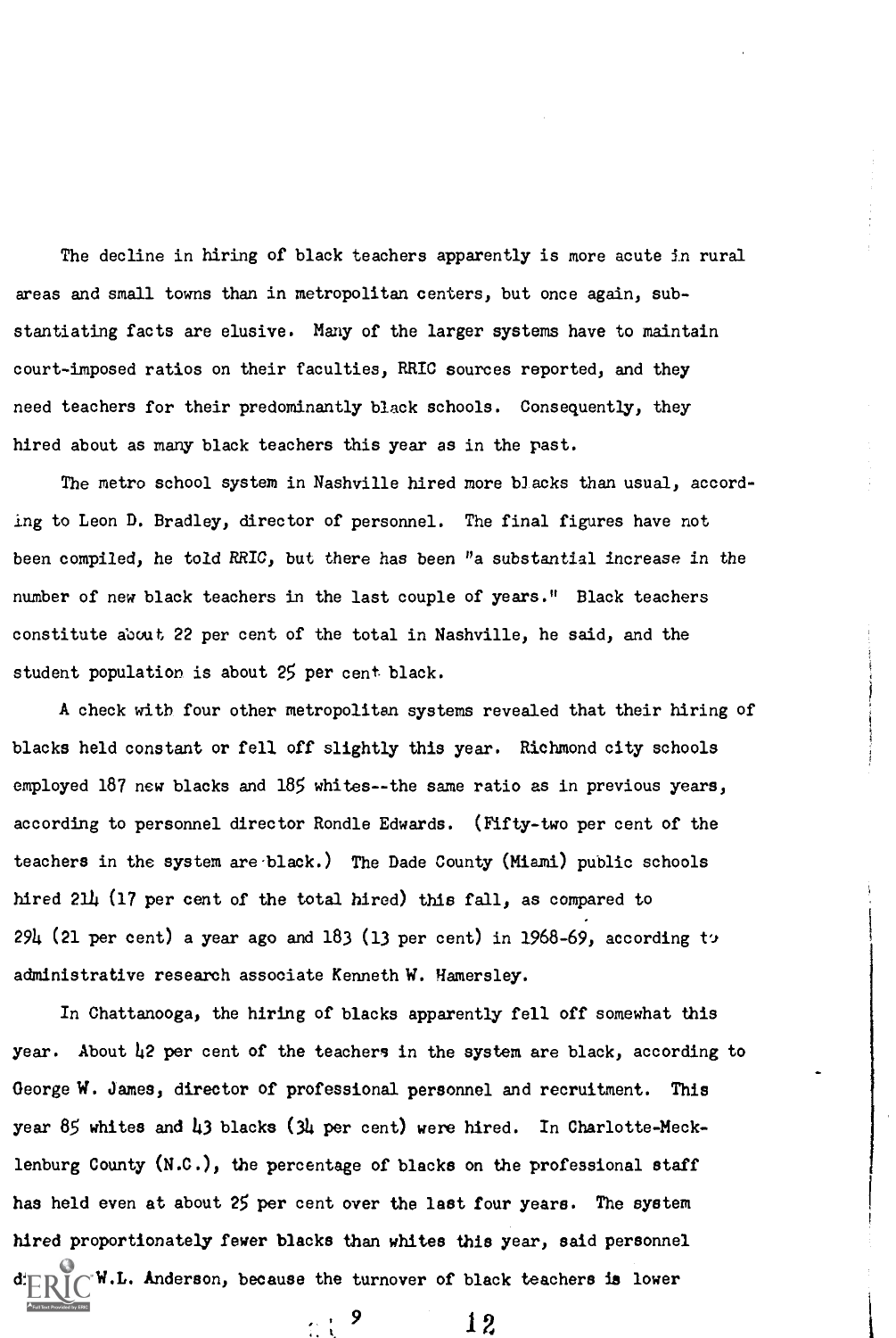than whites'.

All five school systems said they are vigorously recruiting young blacks. Nashville will recruit at 43 predominantly black schools this year, as compared to 16 or 20 last year, according to Bradley. Twenty of the 45 colleges Chattanooga officials will visit this year are predominantly black, said James.

Away from the cities, it appears, black teachers are faring more poorly. Source after source told RRIC that, in their small-town or county school system, black teachers are being passed over. In those places, said Albert G. Tippitt, a former black principal who is now researching displacement for a dissertation at the University of Virginia, "there won't be any black replacements unless the black is Phi Beta Kappa. And how many Phi Beta Kappa's would want to locate in, say, Crossbone County?"

Statistics in the possession of Rims Barber, education director of the Delta Ministry in Mississippi, show that about 80 per cent of the teachers hired new to the system in 26 Mississippi districts this year were white. A year or two ago, said Barber, that percentage was 50 or 60 per cent. In De Soto County, Mississippi, for example, 72 whites were hired this year, as opposed to 6 blacks. In Jones County it was 58 and 1, and in Pascagoula, 99 and 5.

About 110 of the some 120 black teachers in Kinston, N.C., alarmed by the possibility of a similar trend there, have retained an attorney, Donald Pollock, to investigate. "They want to know why, in a school where black students are more than 50 per cent, black teachers are less than 30 per cent; why, in a county that is 40 per cent black, thera are two blacks, and not three, on the school board (of seven)," said Pollock.

The demoting and the firing, like the decline in hiring, appears to be of a rural phenomenon than an urban one. It is apparently most widespread

10

 $1.3$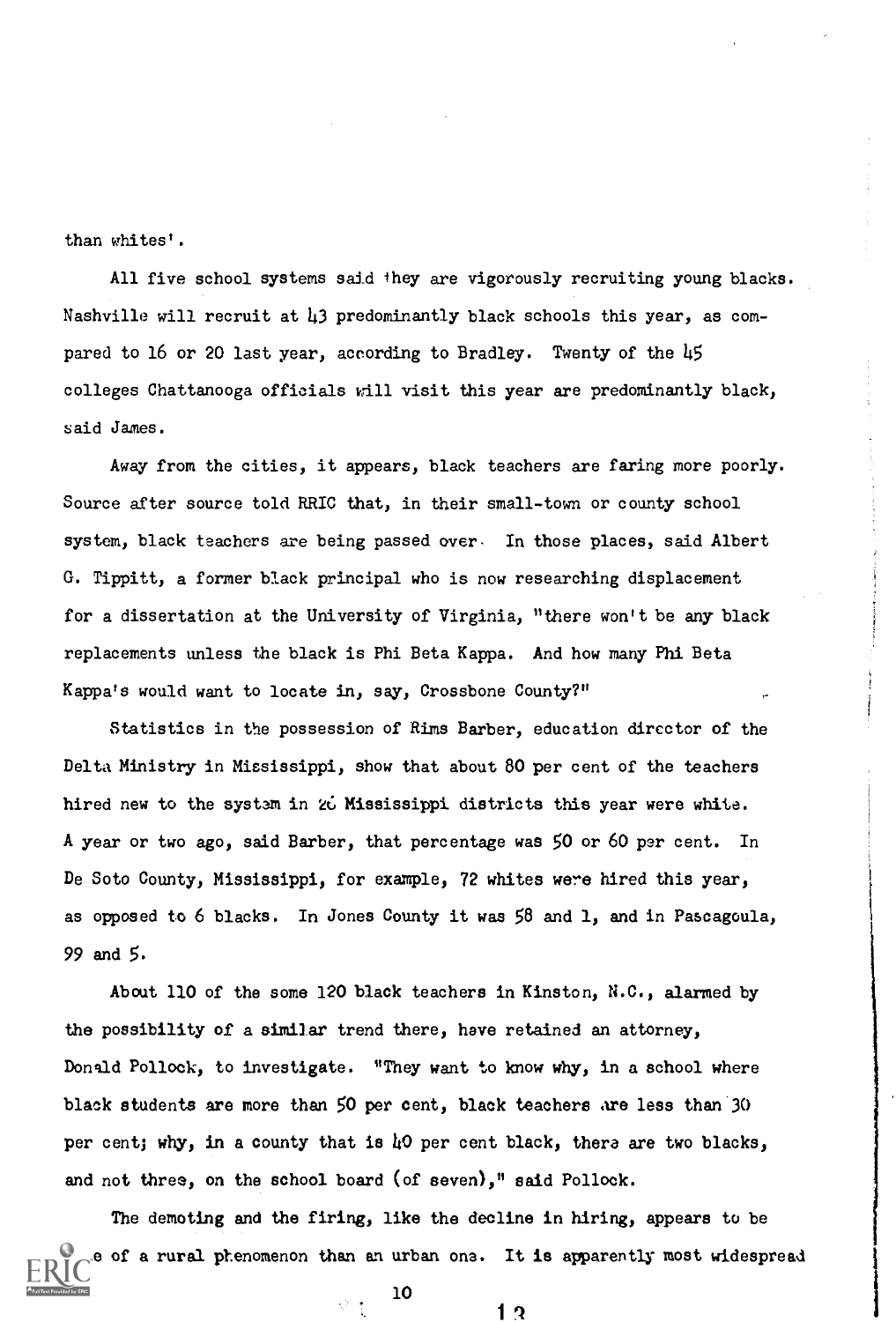in the Deep South states of Mississippi, Louisiana and Alabama and least prevalent in the Upper South states of Tennessee and Virginia. But it some cases, where blacks are represented on the school board or where white superintendents have shown a sensitivity to the problem, blacks have escaped a serious displacement situation.

In some states, it is possible to find a section that has the most problems; in others, it isn't. "The worst section in Alabama is all of Alabama," said Joe L. Reed, associate executive secretary of the Alabama Education Association (and onetime executive secretary of the former black teachers group). Neighboring towns often don't behave similarly. "You can have two communities twenty miles apart," said Gillespie Wilson, NAACP president in Texas. "One will retain 60 to 65 per cent of its blank teachers, the other only 10  $r \in \mathfrak{r}$  cent."

Cities like Mobile, Charleston, Houston and New Orleans still have predominantly black schools, and that, said Miss Winifred Green of the American Friends Service Committee in Atlanta, is why black teachers' ranks there have not been depleted. Court-imposed teacher ratios and the scrutiny of federal officials, other sources said, have held down displacement somewhat in urban areas. "They can get rid of only so many black teachers and still have enough (for the ratio)," said Mobile attorney A.J. Cooper.

When a black teacher is dismissed, it is generally for one of several reasons. In some systems, the average daily attendance (ADA) of students is a criterion for setting the size of the faculty. Thus, when white students leave the public schools for private academies (or simply drop out of school), the victim of the ensuing faculty reduction usually is the black teacher.

In acme cases, white teachers are abandoning the public schools, too, and their departure--coupled with an apparent misapplication of a recent court on concerning faculty ratios--is also costing black teachers their

 $\frac{11}{14}$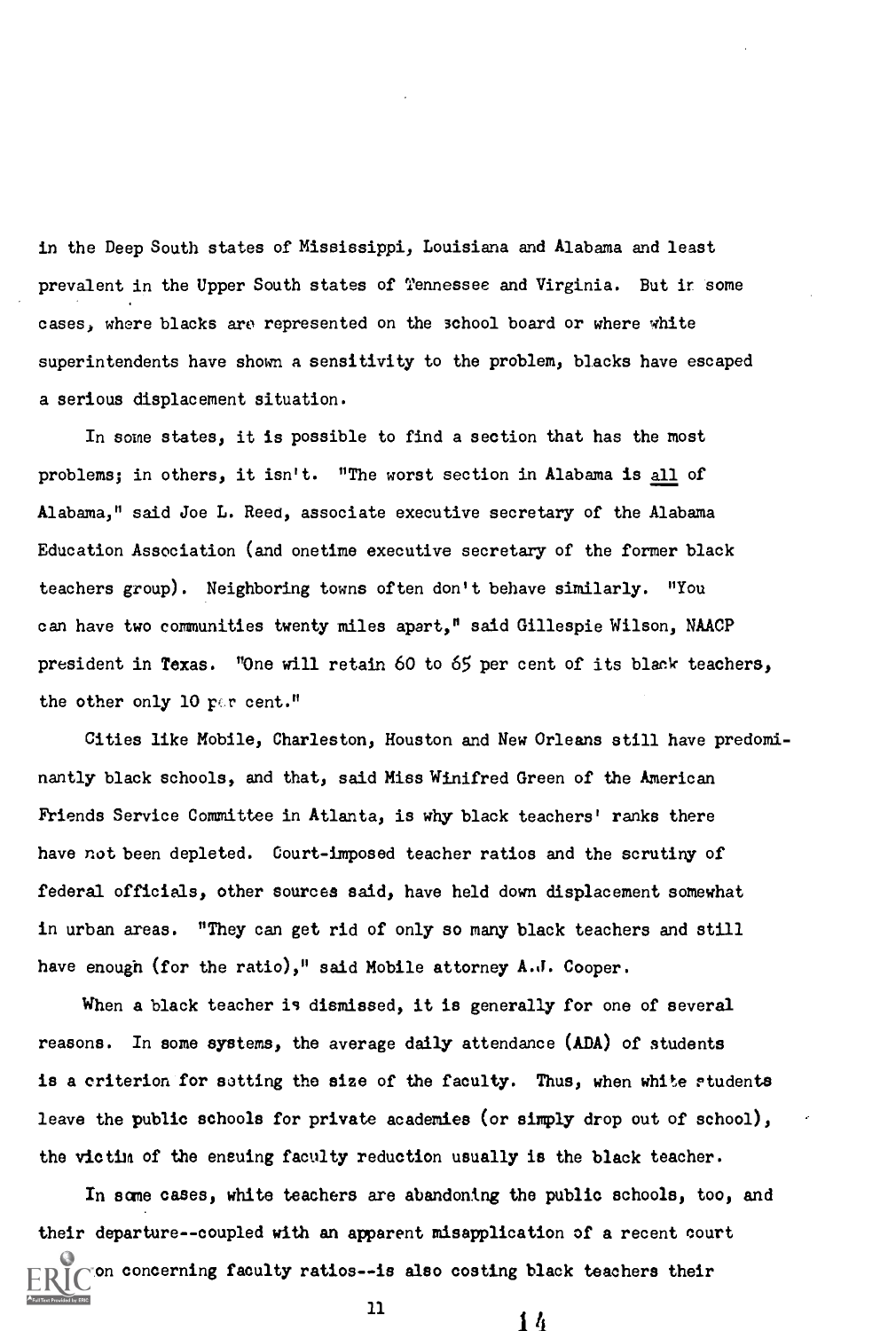jobs. The Singleton decree of the U.S. Fifth Circuit Court of Appeals stipulates that when teachers are dismissed due to desegregation, subsequent vacancies cannot be filled by a person of another race until all displaced teachers have had the opportunity to fill them. The decree doesn't speak to vacancies created by voluntary resignations, but nonetheless, in some places it is being applied when whites resign. Thus blacks are fired and new whites hired in order to maintain the old faculty ratio.

Another tactic that is being used against black teachers--apparently with increasing frequency--is the standardized test, particularly the National Teacher Examinations (NTE) of the Educational Testing Service (ETS) in Princeton, N.J. Three states have made it a requirement for all teachers. North Carolina requires a certain minimum score before teachers can be certified. In South Carolina, a teacher's level of certification and salary depends in part on her NTE score. In Texas, the test is also a statewide requirement for certification, but a minimum score is required in only a few systems.

The NTE is also required for some or all teaching positions in at least a few school systems in the other Southern states, and is encouraged in other systems. ETS estimates that about 40 per cent of the test's use in the United States is in the Southeast.

The NTE is designed to measure academic preparation for teaching in three areas (general education, professional education, and teaching area specialization), according to ETS, which has contended that, when used in conjunction with other measures of a teacher's qualifications (transcripts, references, interview, observation), the NTE can be a valid way of determining certification.

However, the test's critics--among them the NEA and most black educators- maintain that, in many places in the South, the test is being used to weed

 $15$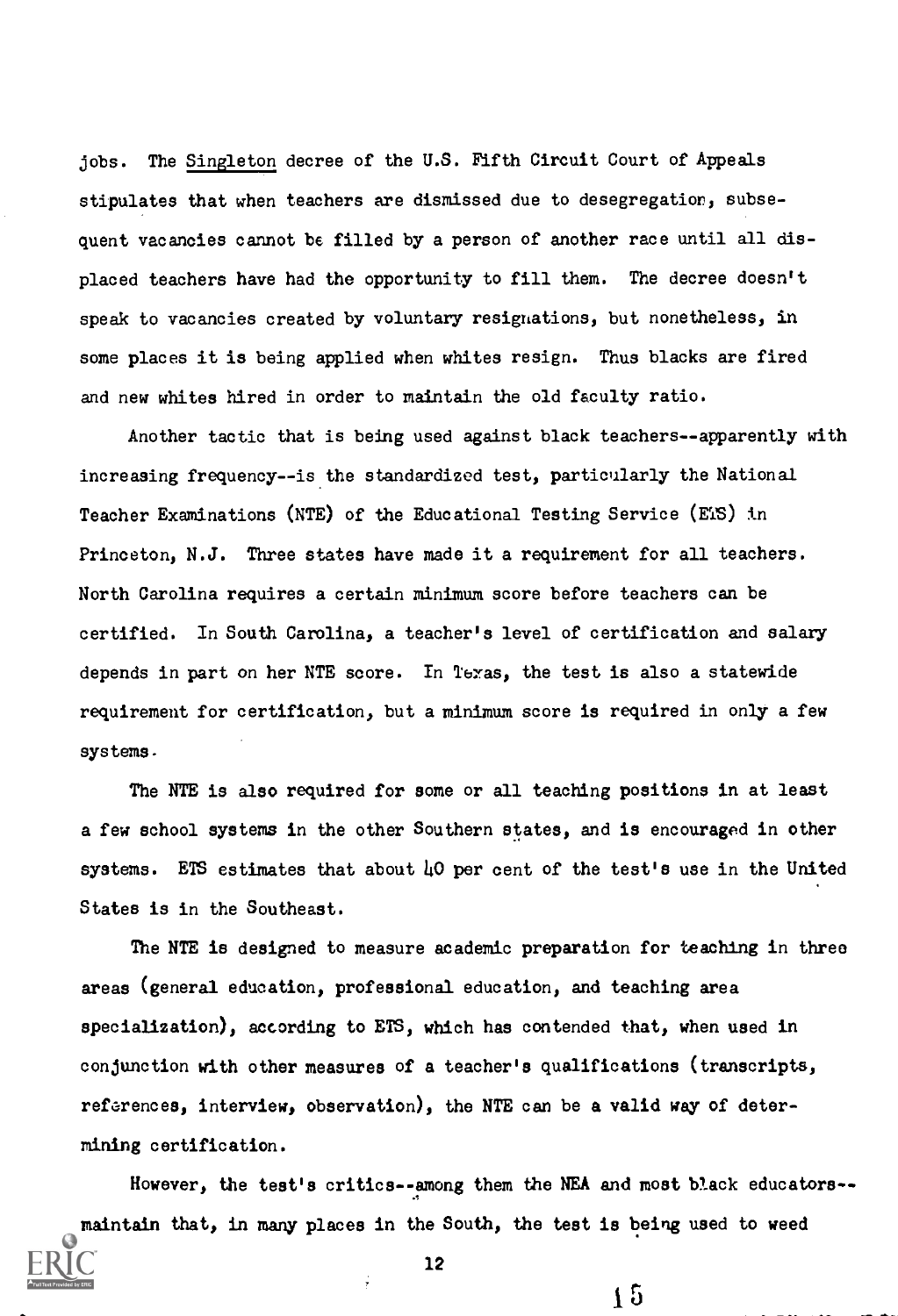out blacks. There are reports from several counties in South Carolina, Mississippi, and Louisiana that black teachers allegedly were dismissed for failing to make a certain score. Another South Carolina town, Clover, reportedly began releasing blacks with less than "A" certificates (the certificate level is contingent on NTE scores) in 1967, and replacing them with whites.

Many black teachers, and some whites, object to taking the NTE. "There's something crooked about it," said H.B. Seets, a Caswell County, N.C., teacher. Last year most of the 36 black teachers at a high school in Butlar, Ga., refused to take the NTE, and their contracts were not renewed.

Florida began requiring a certain score on NTE (or one of two other tests) in 1961, but revoked the requirement several years later, reportedly because many whites were scoring poorly on it. An NEA task force found at least two Louisiana districts which had tried the test and then abandoned it when whites scored low.

Dr. Richard Majetic, NTE program director for ETS, agrees that the NTE can be abused. "You can build the best test available," he said, "but if there's malice in somebody's heart, it can be used to eliminate blacks." Educational Testing Service representatives have appeared in court in Mississippi and Louisiana against school systems which have misused the test, he said.

To date, however, the NTE has been involved in only a few court cases, and its use, and the use of other standard tests, according to the NEA, has been growing in the South. NEA-supported litigation successfully challenged use of the NTE in Columbus, Miss., and a similar suit has been filed in Okolona, Miss., with the support of Northern Mississippi Rural Legal Service.

Critics of NTE contend that it cannot measure a teacher's classroom perce and that it is stacked against blacks, many of whom did not share 13

I 11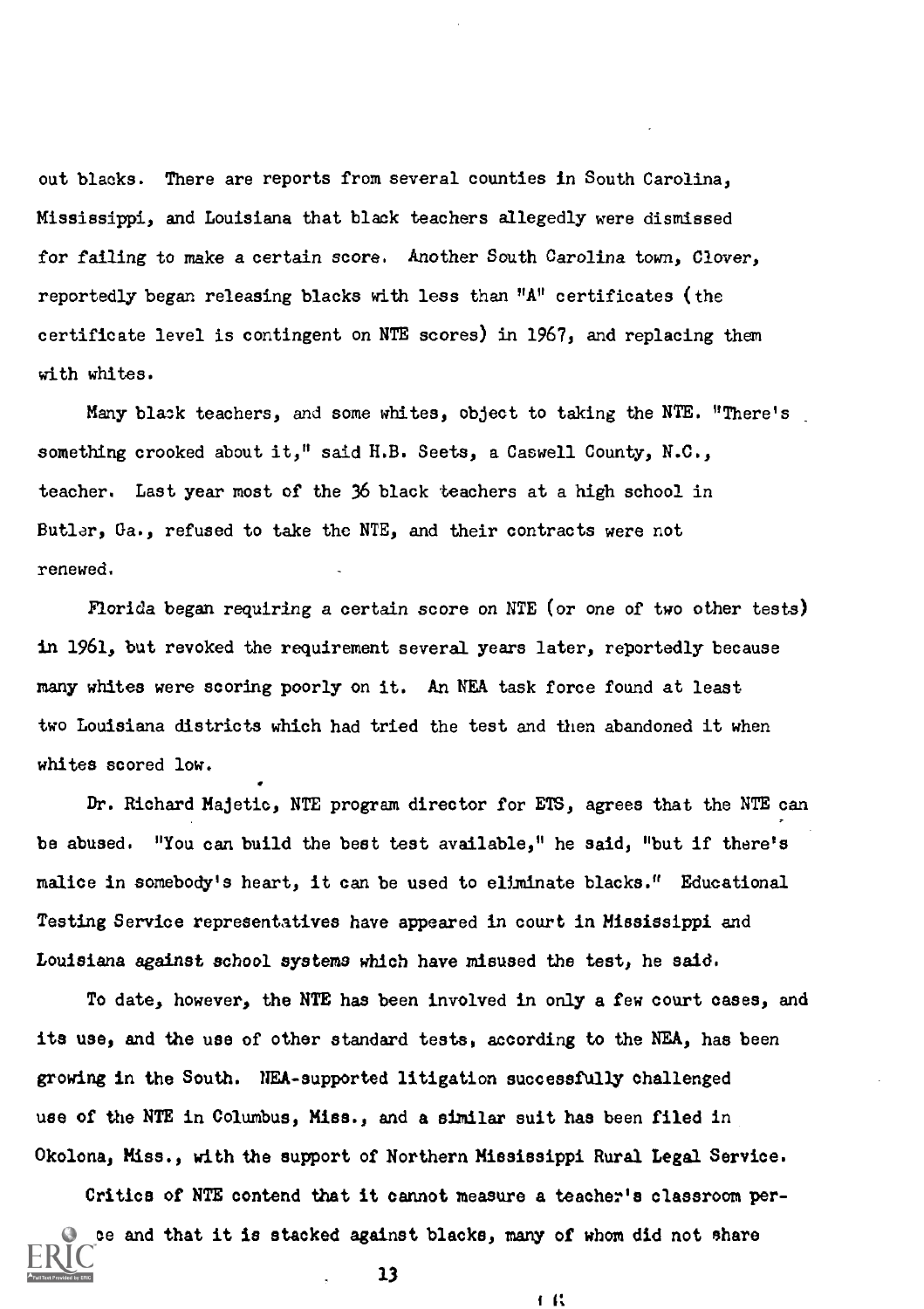the middle-class, white orientation upon which the test was supposedly built. "There are hundreds of items on that test that have nothing to do with a teacher's ability to teach," said Harold Trigg, a black member of the North Carolina State Board of Education and long-time foe of NTE. "It has prevented people with lots of ability from entering the profession."

Another common justification for displacement of blacks is their "incompetence" or "inadequate training." White school boards, indifferent about the quality of black teachers they hired during the days of dual schools, are now looking at their employees again and judging some of them unqualified for desegregated schools. The competence of whites to teach in a biracial setting rarely is questioned

Most black educators bristle with resentment at the suggestion that black teachers, as a group, are less qualified than whites. "If I had a degree from the Sorbonne," said Dr. Albert Baxter, associate professor at Arkansas A M & N University, "my education would be 'inferior' because I am black." North Carolina has had 19 court cases involving black teachers in the last five years, nearly all of them including a charge of incompetence, said the NCAE's E.B. Palmer. "We lost only one (case)--which says to me that the charge is not valid. I would take issue with anyone who says black teachers as a group are more incompetent than whites."

Nevertheless, many blacks arebeingdismissed for just that reason, valid or not. "We were lax about the quality of our black teachers before desegregation," said John Mize, director of the Division of Administrative Leadership Services in the Georgia State Department of Education. "Now we are paying the price and having to clean house, which is why more blacks have been fired in the last 12 months. We brought it on ourselves; it's an indictment against us."



Retraining is the solution that many, including officials in the U.S. Office

 $17$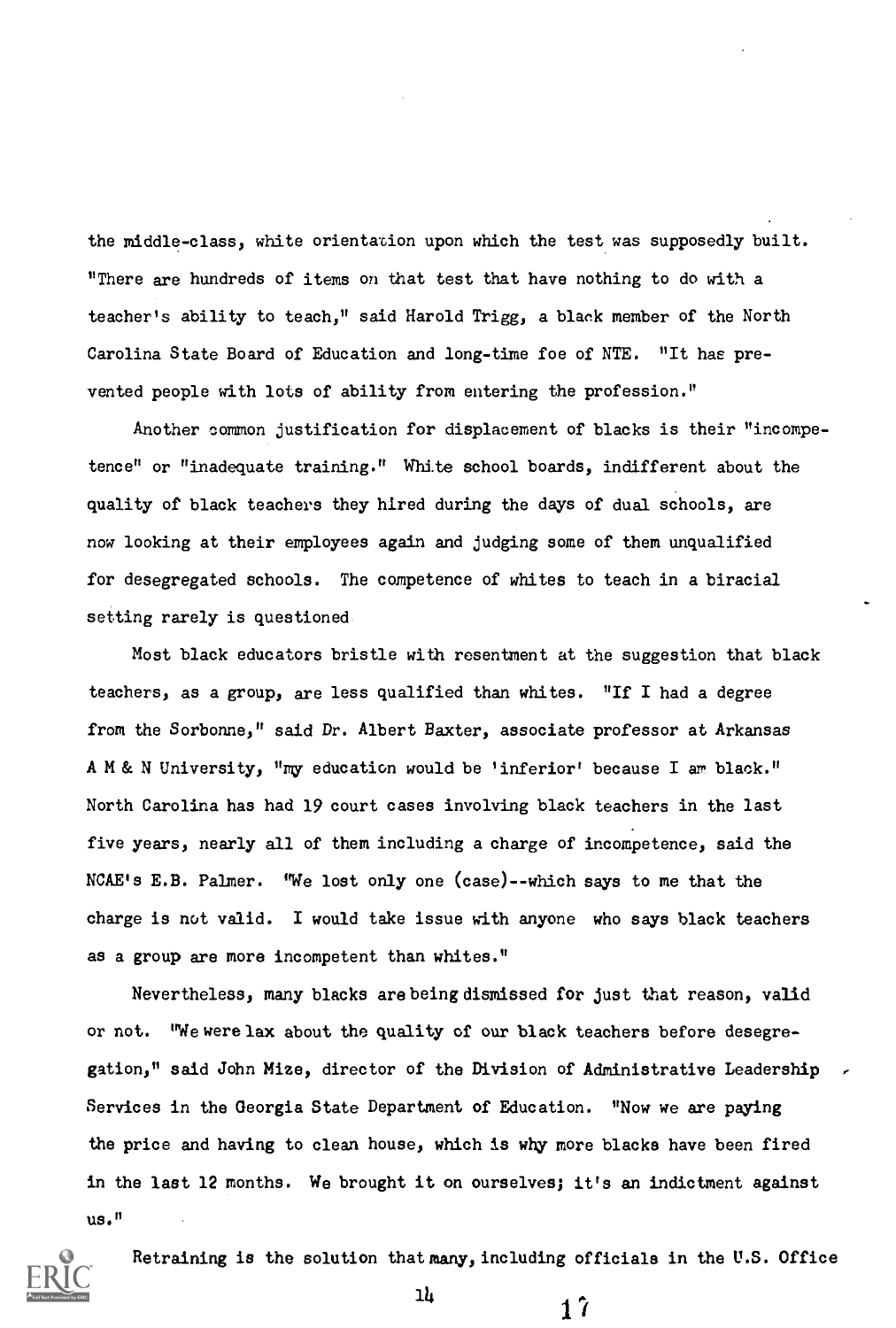of Education, are suggesting. To many blacks, that kind of thinking is merely swallowing whole the justification for discrimination advanced br some  $\mathbf{S}$  and  $\mathbf{S}$  and  $\mathbf{S}$ Southern school boards

"You nave some poor black teachers and some poor white teachers," said the Alabama Education Association's Joe L. Reed. "There are poor lawyers and there are poor doctors and there are poor officials in the Office of Education. Every teacher needs to improve, but I don't think retraining will solve the problem (of displacement)."

Some sources think retraining is a good idea, however. "There is a moral responsibility here," said Hugh Ingram, administrator of the Professional Practices Council of the Florida State Department of Education. "If these people can become good teachers, this society should give them a chance."

Incompetency is not nearly as widespread as state departments of education and superintendents claim, said the American Friends Service Committee's Winifred Green. "My feeling is--that school system employed that teacher as qualified, and now it can't fire that teacher. If she was qualified for blacks, then she is qualified for whites. If you change your qualifications, then it's your responsibility to see that that teacher is brought up to them. It's the responsibility of that board to pay for any retraining."

When black teachers are dismissed or demoted, there is not much they can do. Six of the 11 Southern states have tenure laws, or their equivalent--which generally provide that, after a three-year probationary period, a tenured teacher cannot be dismissed without certain procedural steps, incuding formal notice, statement of cause, and a hearing before the board. Arkansas has a fair dismissal law, which is slightly weaker, and North Carolina a continuing contrac law, which requires only that a teacher be formally notified if she is to be released. Two states, Mississippi and South Carolina, operate on an annual

子々

contract basis, and Georgia has tenure in three counties.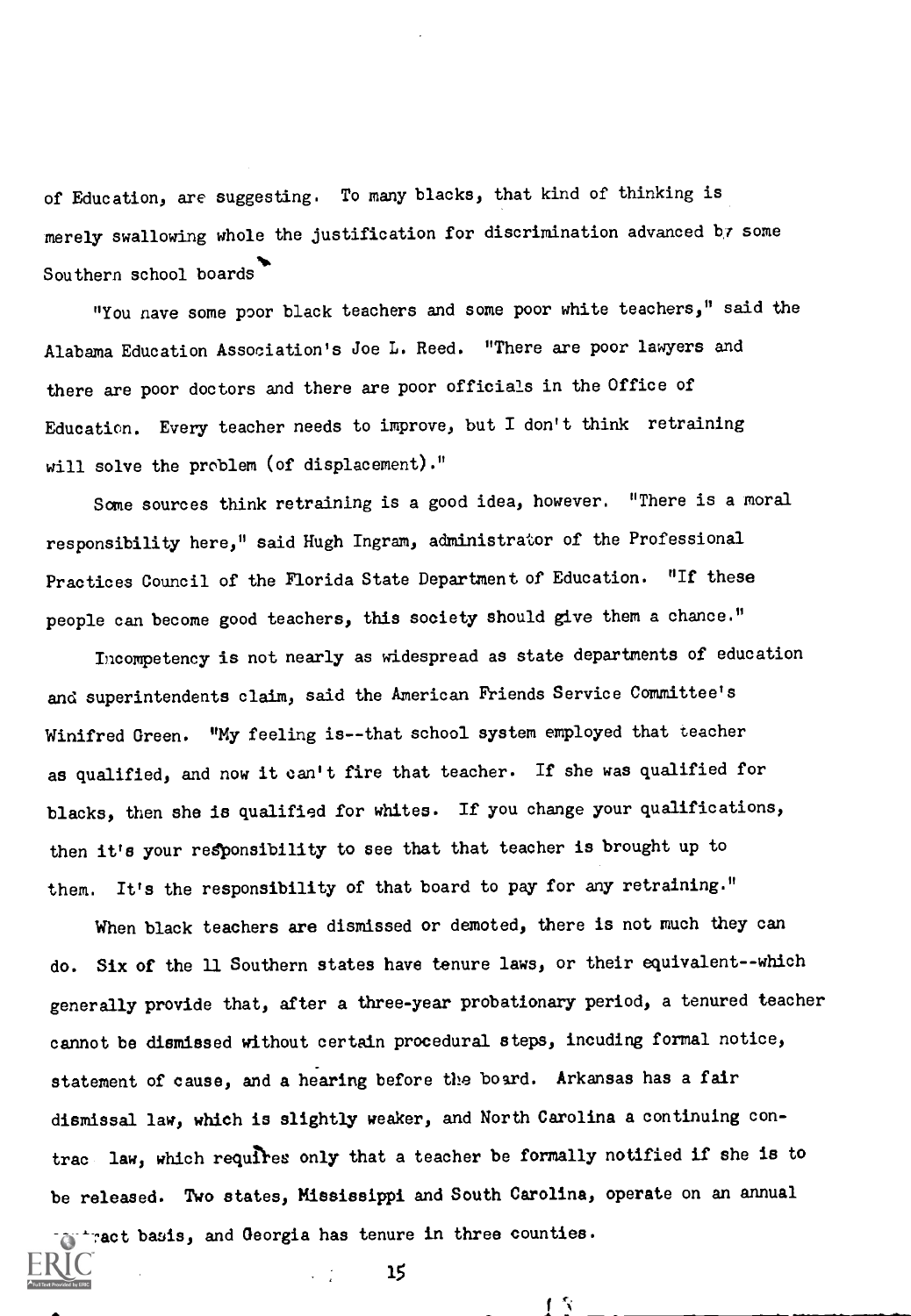Yet a tenure law is only as effective as its administrators are faithful in following it, and most sources agreed that, with the possible exception of Tennessee, tenure in the South is a pretty weak reed.

Black teachers lost an ally when, in nine of the states, the black teacher associations merged with their white counterparts. (In Mississippi and Louisiana, where the white groups were expelled from the NEA, the former black groups are the official NEA affiliates.) In all nine states, the black group's top executive was made an "associate" or "assistant" to a white man in the merged group, which invariably has lacked the old willingness to fight for black teachers. Grumbling about the merged groups is heard from blacks in practically every state.

There also seems to be a credibility gap--if not a chasm--between black teachers and various arms of the federal government. "The Justice Departmentyou contact one office and they refer you to another," said Fred Idom, a Marion County, Miss., teacher who was dismissed last spring.

Another Mississippi teacher who was denied a renewal last spring, Don Jennings of Meridian, said "I've contac<sup>1</sup>ed Senators Kennedy, Mondale and Brooks and got nothing. I wrote Atty. Gen. Mitchell and he contacted the local FBI man. That man told me he'd contacted school officials before he contacted me and that he held the principal and a local preacher responsible for the trouble (a walkout at one of the schools) and that he didn't believe in demonstrations After all that, he told me he had an open mind. That's when I gave up on the government."

"Down here," said Monroe) La., attorney Paul Kidd, "the Justice Department's a joke, the FBI's a joke, and HEW's a joke. HEW comes down and says, 'man, that's terrible,' and then they go back to Washington and don't do a damn thing about it."

The courts have been an effective recourse for a few black teachers, but hat route can be a long and expensive one and there is still a dearth of

16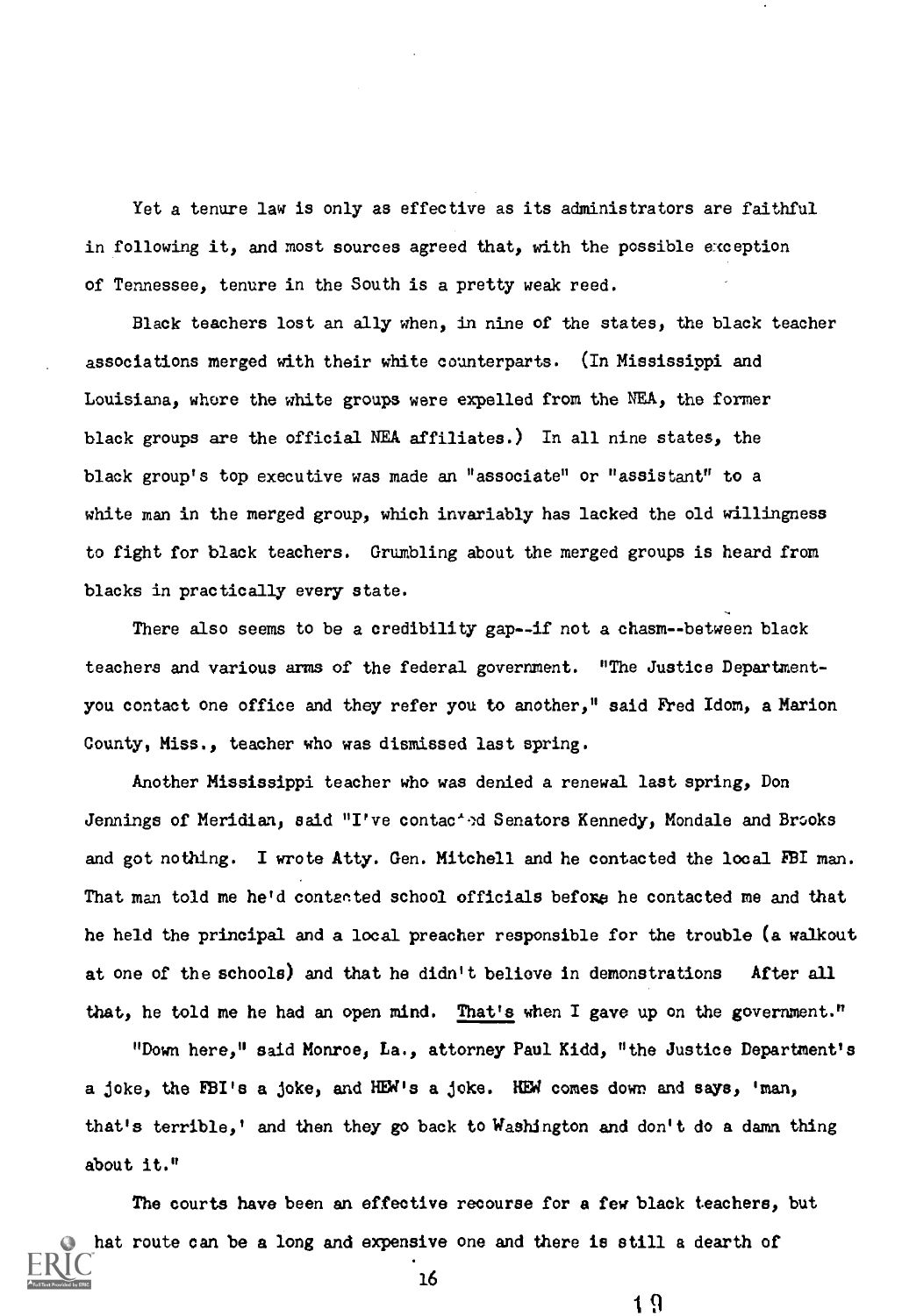black lawyers and white lawyers willing to take such cases. Many teachers who have won reinstatement have not gone back.

Feeble as the recourses are, however, they would be more effective were it not for the timidity and conservatism of many black teachers. Monitors in South Carolina found that many teachers got their jobs back merely by making threatening references to a law suit, according to Hayes Mizell of the South Carolina American Friends Service Committee. The same happenstance in other parts of the South was reported by Dr. John W. Davis, special director of teacher information and security with the Legal Defense Fund in New York City.

But black teachers usually hang back. If they have been demoted, they fear the loss of their job. If they have been dismissed, they fear being put on the "black list," that unwritten understanding among white superintendents not to recommend "trouble-makers" to one another. They fear for their families' physical safety, and they fear the power of the white creditor.

"As a rule, 95 per cent of the teachers never do anything," said Louis R. Lucas, a Memphis attorney who handles LDF and NAACP cases. Getting teachers to complain, added Rims Barber of the Delta Ministry, "is like pulling teeth." "We hear about a case and go down there to investigate, and the brother just evaporates," said Gillespie Wilson, NAACP president in Texas.

Because teachers don't report displacement, it's doubly hard to measure, said Dr. Vernon McDaniel, executive director of the Commission on Democracy in Education in Dallas. "If you get 10 complaints," he said, "you can multiply that by 10."

Î

There seems no way to tell if black teachers' displacement problems will multiply. For most of them, ironically, desegregation has not been a happy process. Some RRIC sources, of course, pointed to favorable aspects of desegregation--improved facilities, enhanced opportunities (in some cases)--but many black teachers and several black officials in the teacher associations spoke

 $\hat{c}$   $\theta$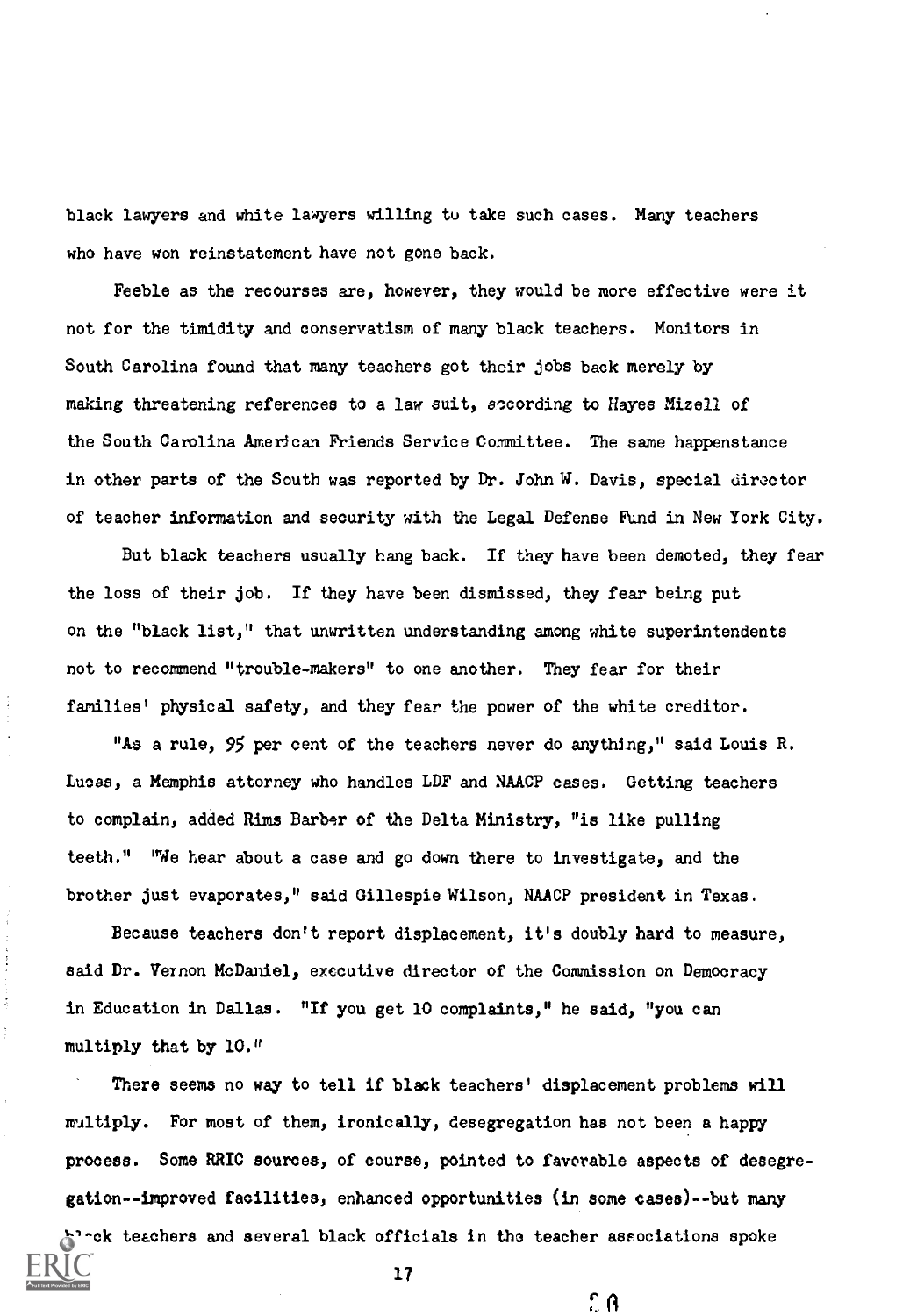bitterly.

Dr. Horace E. Tate of the Georgia Association of Educators and Joe L. Reed of the Alabama group have started calling "integration" by another name-- "outegration." J.K. Haynes of the Louisiana Education Association called it "a farce as far as teachers are concerned. Nobody ever dreamed that man's inhumanity to man would manifest itself to this extent."

The price of desegregation often has been the pay or the prestige or the position of the black teacher. What J.C. James called in the New Republic "the greatest single reservoir of talent and skills so necessary to the changing South" is clearly in danger of marked depletion, if not eventual extinction. And that, for the desegregating South and its black community, may be the cruelest irony of all.

\* \* \*

Following are more detailed reports from each of the 11 states.

# ALABAMA

One - third of the estimated 10,500 black teachers in the state have been dismissed, demoted or pressured into resigning this year, according to two attorneys who handle Legal Defense Fund cases, A.J. Cooper of Mobile and U.W. Clemon of Birmingham. Rufus Huffman, field director of the NAACP Education Center in Tuskegee, estimates that at least 20 per cent of the teachers have been dismissed since last spring.

A private black group, the Alabama League for the Advancement of Education, has been conducting a system-by-system survey of principal and teacher displacement this fall. But according to chairman Joe L. Reed, who is also associate executive secretary of the Alabama Education Association, the group will not report its findings until late November or December. The survey, he said, found "many, many dismissals and many, many demotions."



18

 $2<sub>1</sub>$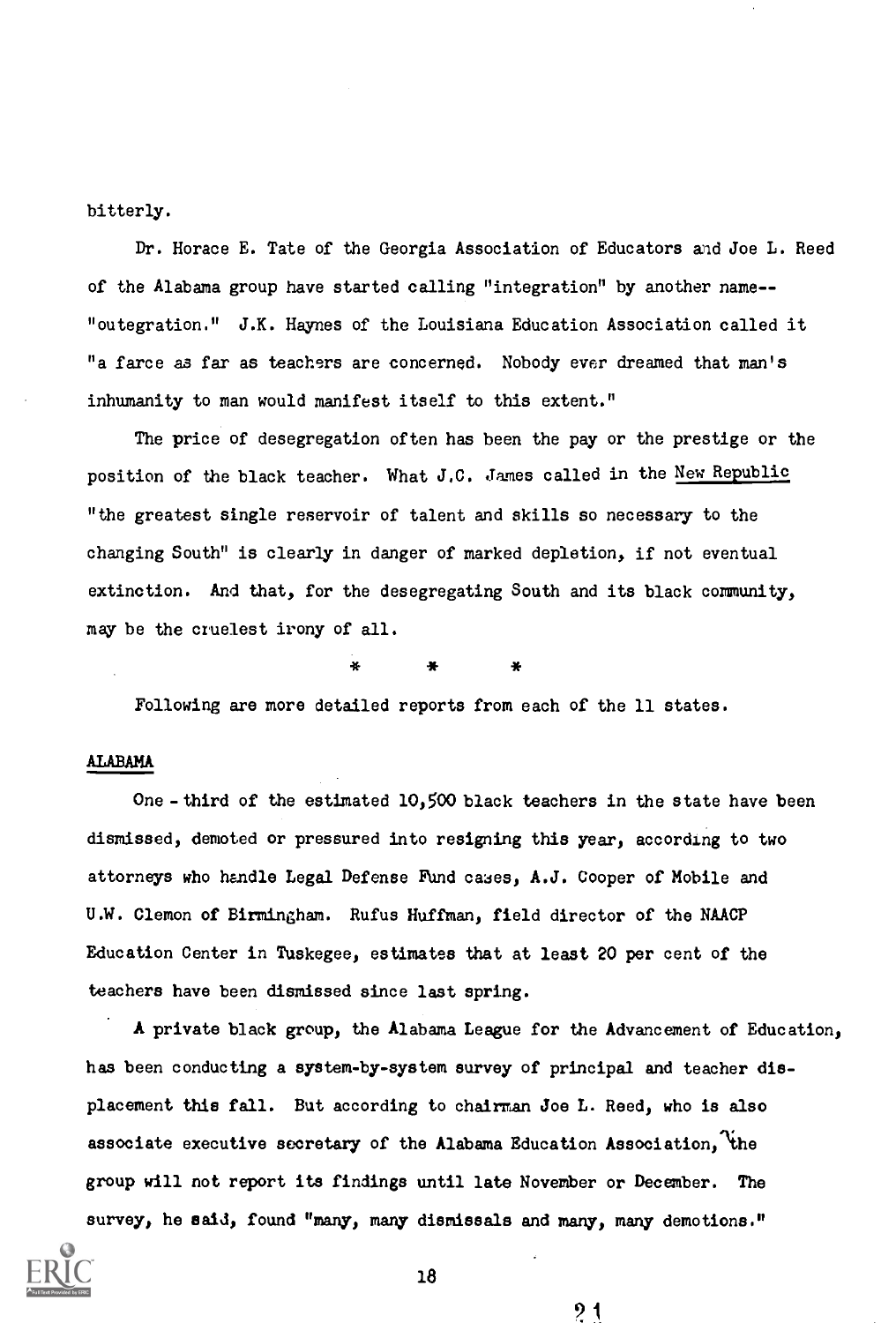About the only sources who said that displacement is not a statewide problem were in the Intercultural Center for Southern Alabama, a federally funded program at the University of South Alabama in Mobile. Director David Bjork and associates William Nallia and Rod A. Taylor said they were not aware of much displacement. "In fact," said Nellie, "I couldn't pinpoint more than two or three cases."

Just about everybody else outlined a bleak statewide picture. "It's awful, awful critical," said Solomon S. Seay, a Montgomery attorney who handles teacher cases. "Alarmingly high," added K.L. Buford, state field director of the NAACP. "There has been quite a large number displaced."

Blacks' employment prospects aren't good either, most sources said. "The trend for 1970-71," said Seay, "is that lots of systems just aren't hiring new blacks." The Intercultural Center's Nallia felt that "generally, blacks' prospects are pretty good," but his colleague, Taylor, who is 'Jlack, noted that a number of blacks couldn't find jobs this year in Mobile and Huntsville.

Dismissals apparently are not occurring in the state's metropolitan centers, RRIC sources reported. But in Mobile, for example, attorney Coope. said that black teachers have been relieved of their positions as department heads, assigned out of their field and placed in schools far away from their homes. Some black women, he said, have not been rehired after taking medical leaves.

"Mass demotions" have been reported to the NAACP Educatio, Center, according to Huffman. In some counties, said field director Buford, black teachers reportedly were working without contracts, and in other counties blacks were not issued contracts until two weeks before school began this fall. Attorney Seay's office has filed suits in some 15 teacher eases.

There has been a statewide tenure law in Alabama for years, but even though special--and weaker--looal acts in eight counties were ruled unconstitutional

recently, some don't place much faith in the law. ("It's not very good," said 19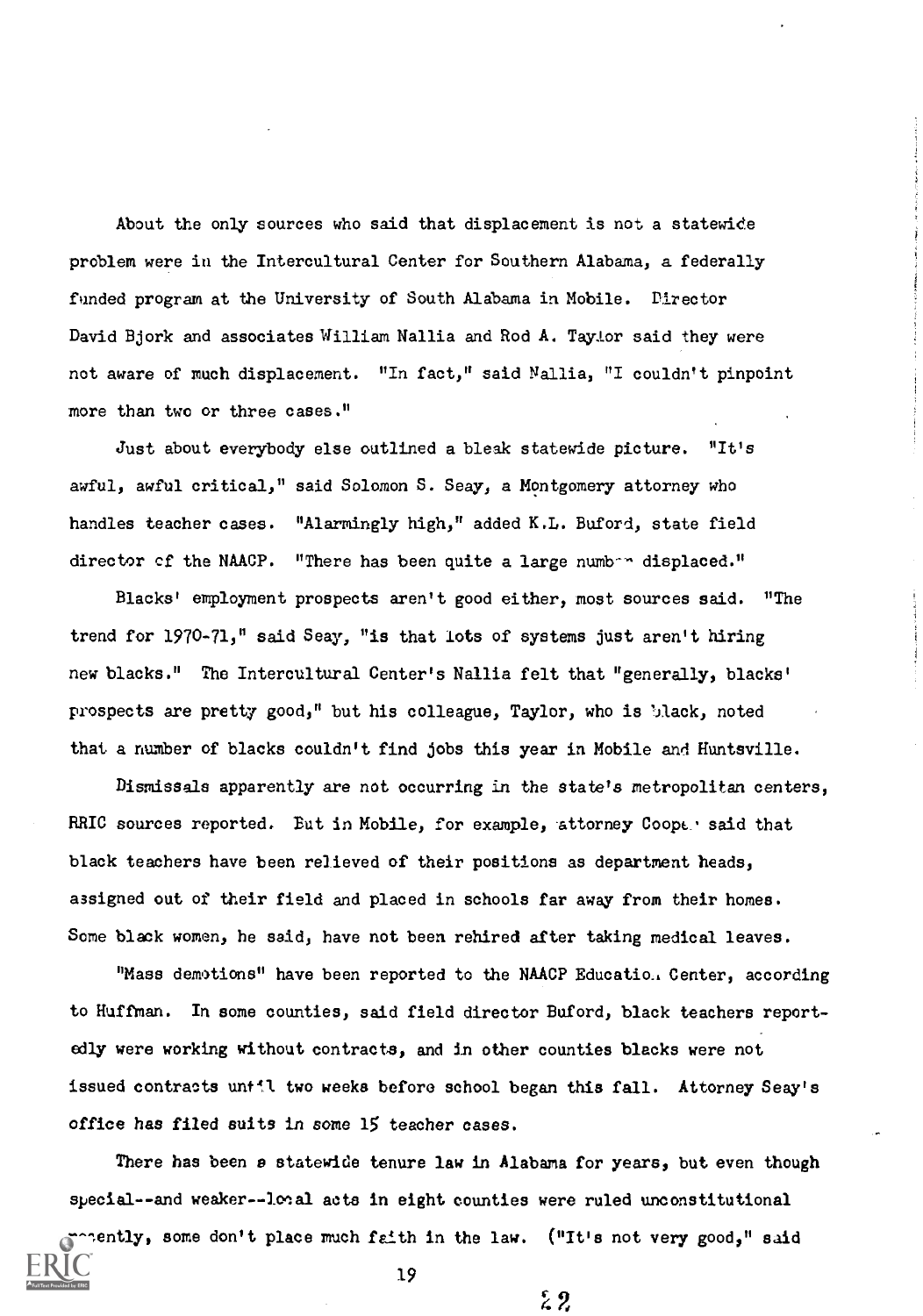attorney Seay.) The National Teacher Examination is required in three school systems.

Legal Defense Fund monitors in the state reported that four black teachers were fired and two asked to resign in Muscle Shoals. Another, said the LDF, was fired in Lauderdale County. In Barbour County last spring, letters were sent to about 40 teachers--all but one black--informing them that because of a desegregation mandate, their jobs could not be guaranteed. About 15 teachers challenged it, according 'o NAACP reports, and were re-employed.

# ARKANSAS

Two or three years ago, dismissals and resignations^of black teachers were legion, RRIC sources reported. And this year, too, the thinning ranks of the state's black teachers have apparently been riddled by displacement. The survey turned up no comprehensive statistics, however.

A recent dissertation at the University of Arkansas by Dr. Albert Baxter (now associate professor of education at Arkansas A M & N College) documents the displacement of black teachers in 62 of the state's 382 districts during the single year in which each district desegregated. "In most instances," said Dr. Baxter, "almost all black teachers were gotten rid of." He counted 212 teachers and principals who were fired or persuaded to leave.

Since 1968 (the last year covered in his study), Baxter said, it appears that black teachers are being retained, though demotions have remained widespread. A spokesman in the State Department of Education agreed. "There is a trend statewide to maintain present staffs to some degree," he said. "It is difficult to show what is actually taking place in regard to black teachers unless you compare the number of teachers with normal staffing which existed three or four years ago." At least seven districts in one part of the state had few or no blacks on the staff, he said.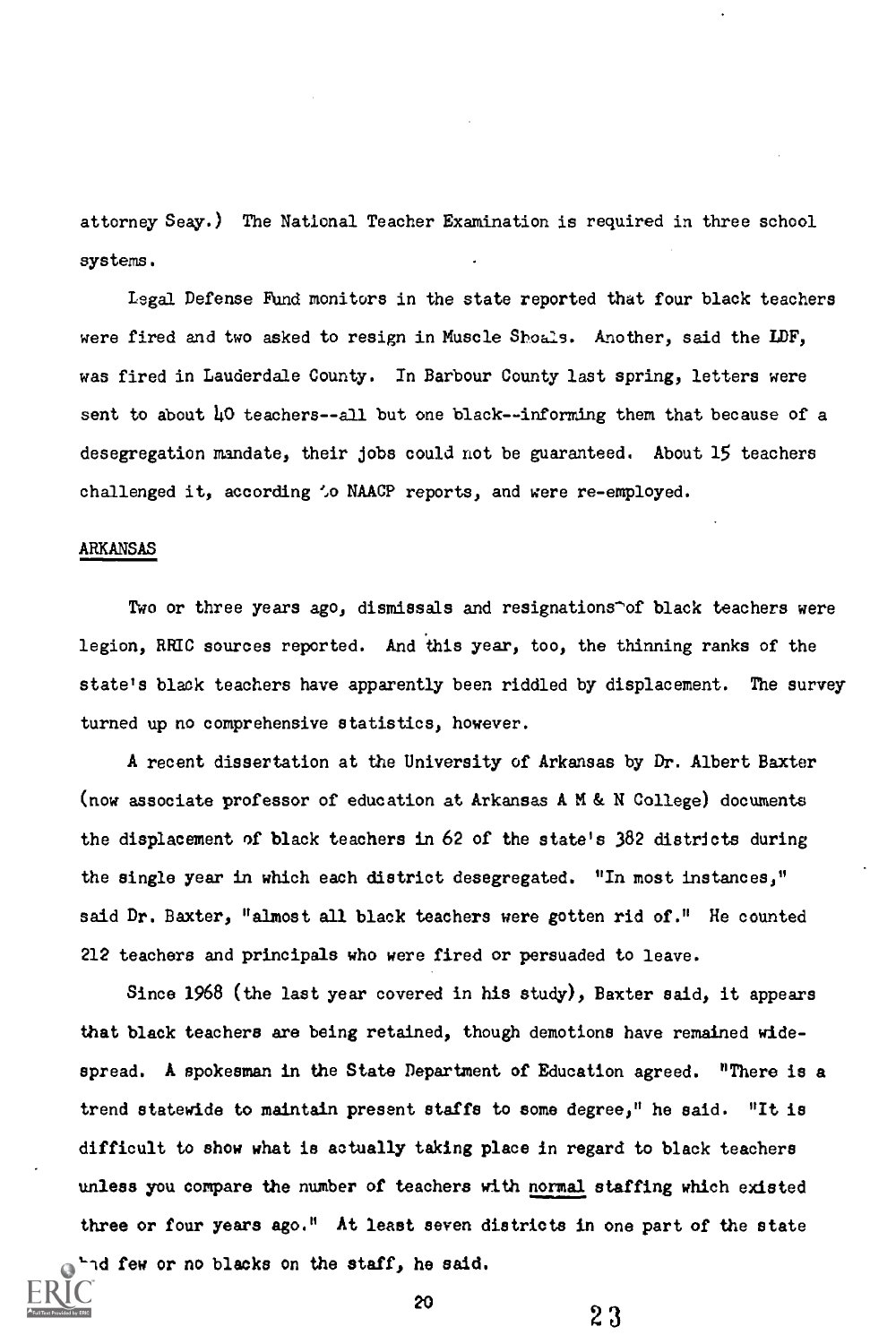Other sources, though, maintain that dismissals have continued. The Voter Education Project of the Arkansas Council on Human Relations has compiled a partial list with the names of 27 dismissed teachers. Legal Defense Fund representatives, monitoring in 68 districts of the state this fall, found at least 33 cases of teachers who had been fired or whose contracts had not been renewed. "Almost every district has something," said Little Rock attorney John Walker, who handles many LDF cases.

L.C. Bates, state field director of the NAACP, was an exception to most RRIC sources. "There have been a few cases," he said, "but nothing alarming. It is not critical."

The attrition rate was high in the districts monitored by the LDF--four not rehired in Barton, seven fired in Marianna, "many demotions and many firings" in Forrest City. None were fired in Magnolia, but a number quit. Black teachers in that district were reportedly "scared to death and are isolated by white teachers," and many were demoted. In at least two districts, the LDF found, only black teachers were assigned to Title I programs.

When two black teachers assigned to Title I were dismissed in October by the Wabbaseka school system due to insufficient federal funds, students in their school (all-black) staged a walkout. Twenty-five black faculty and staff members in the system have filed suit against the district, charging discrimination against blacks in terms of pay and other conditions of employment.

Blacks' employment prospects in the state, most sources agreed, are poor- especially when compared to whites' opportunities. There was also a feeling-again, undocumented--that the largest concentration of displacement was occurring in the predominantly black districts along the Delta.

The National Teacher Exam is required in only two systems (Little Rock and Pine Bluff). A new fair dismissal law went into effect in the state this summer, replacing a continuing contract arrangement. Whereas before, under continuing

 $\mathcal{L}$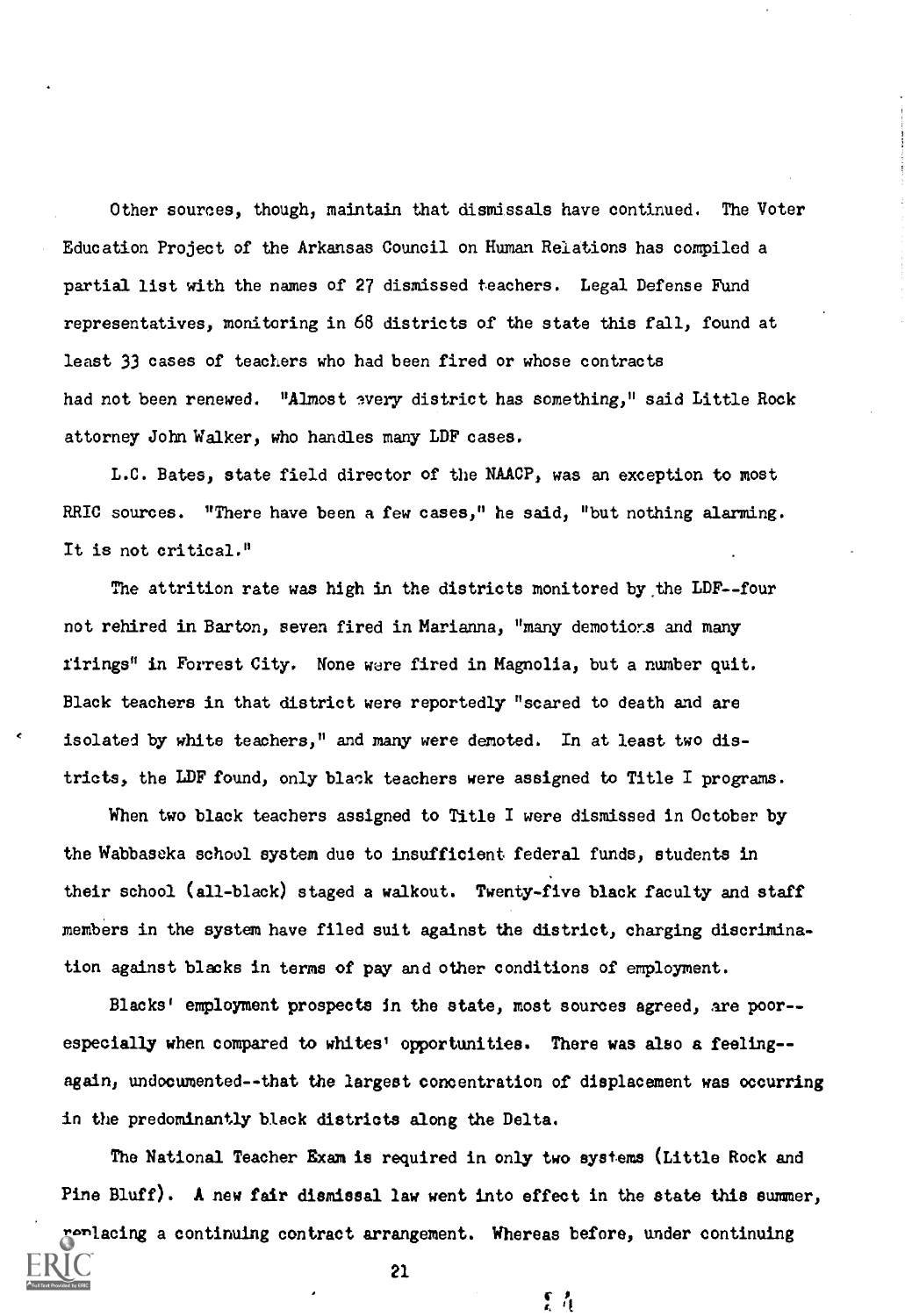contract, a teacher's contract could be ended merely by notifying her by mail at the end of the school year, now she must be told why she is being released. Although the law lacks some of the procedural provisions of a tenure law, said Mrs. Annie M. Abrams of the Arkansas Education Association, "it definitely will help black teachers."

# FLORIDA

More than 1,000 dismissals, widespread demotions, and a decline in the overall number of black teachers have been consequences of desegregation in the state during the last three years, according to the Florida Education Association. And yet, until the FEA issued a report this month documenting the state's dismal displacement situation, many persons seemingly in a position to know about it apparently did not.

"There really haven't been but a few cases of displacement over the last five years," said Dan Cunningham, director of the Technical Assistance Program in the State Department of Education. "The state's growing like crazy, and sometimes superintendents even have to go with incompetent teachers they'd probably like to get rid of." Gordon Foster, director of the Title IV, Florida School Desegregation Consulting Center, said he hasn't heard of much displacement. And Wendell Holmes, a black member of the school board in Jacksonville, said displacement is not occurring "to any great extend." All three men were contacted by the RRIC before the FEA report was released.

RRIC got virtually the same assessment--again, before the FEA report-from attorneys in three cities--Fort Lauderdale, Orlando and St. Petersburg. A fourth attorney, Earl Johnson in Jacksonville, said he knew of a half-dozen cases of displacement, but only Theodore Bowers, a Panama City lawyer, had knowledge of widespread discrimination (about 10 outright dismissals and "whistantial" demotions in a seven-county area, he said).

22

 $2.5$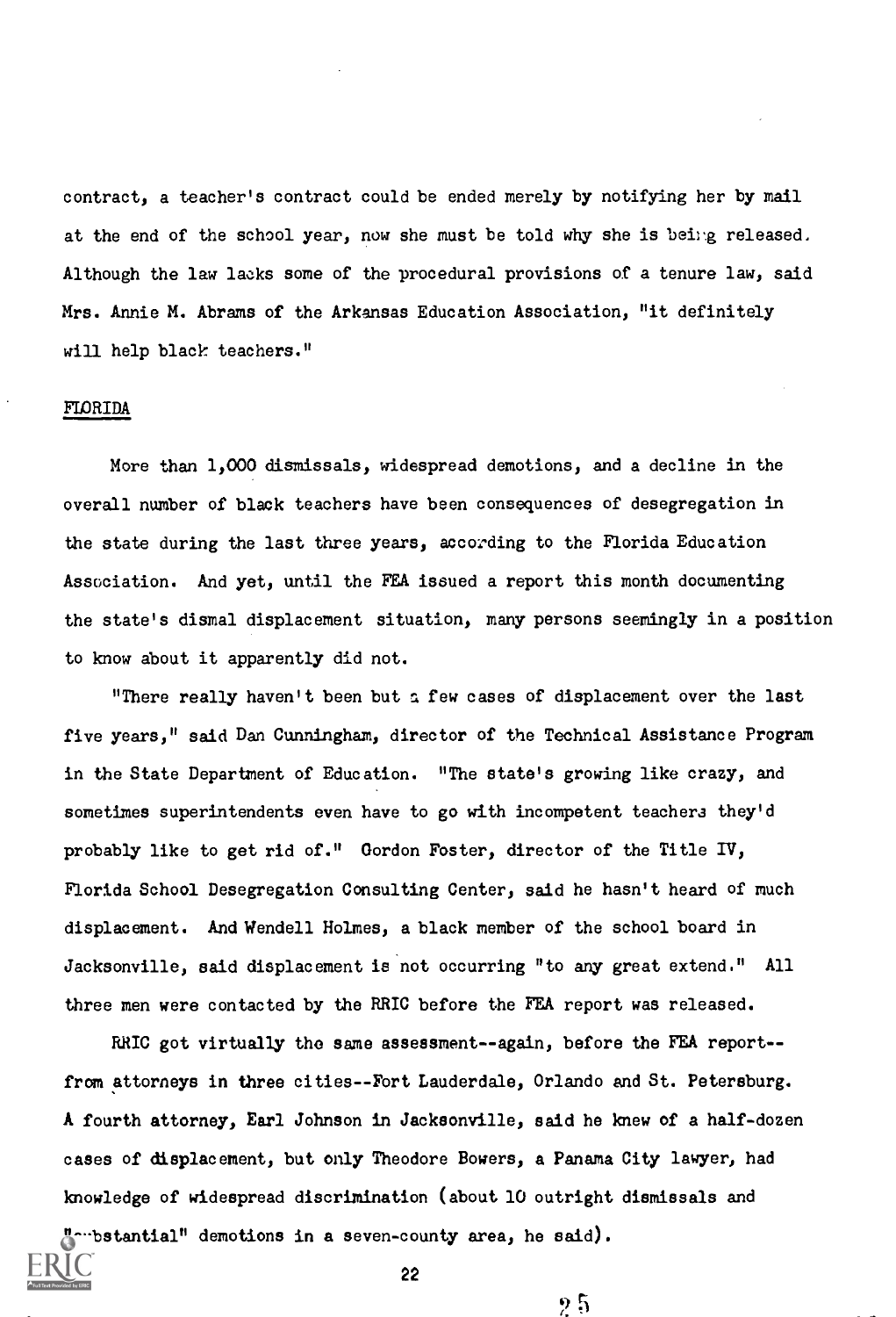The FEA's report, written by executive secretary Wally Johnson, found displacement in  $\mu$ 2 of the state's 67 counties, 37 of them showing declines in the number of black teachers and 22 showing a drop in black administrators. Eight counties did not have a single black principal or assistant principal in 1969-70. The counties with the greatest loss in the number of black teachers were: Palm Beach (252), Escambia (86), Broward (80), Hillsborough (75), Polk (70), Gadsden (53), Volusia (33), Leon (32) and Lake (28). Those counties are scattered all over the state.

Many of the teachers, wrote Johnson, "left voluntarily, others have been pushed aside, while the only constant besides change has turned out to be racism."

The state has a tenure law, and special local tenure laws govern certain counties. A statewide requirement to take the NTE was abolished in 1967, but it is still required in Dade County (Miami).

Demotions of black teachers have been legion, too, according to other sources. FEA assistant executive secretary Walter Smith, who has traveled extensively in the state this fall, reported that head coaches, department heads and leaders of teaching teams are rarely black any more. "We have not had a single black that I know of who was head coach and then was transferred to the new (desegregated) school as head coach," he said. Many black teachers now "just babysit," said Marvin Davies, field director of the state NAACP. "They stand watch in the halls or in the cafeteria, and they watch the kids get on and off the buses."

The overall decline of black teachers detailed by the FEA report is made "still more startling" by the fact that, over the last three years, the total number of teachers in the state has risen by 7,500, wrote the FEA's Johnson. For every 22 new black pupils to enter Florida schools in the past three years, he said, one black has disappeared.



23

G IV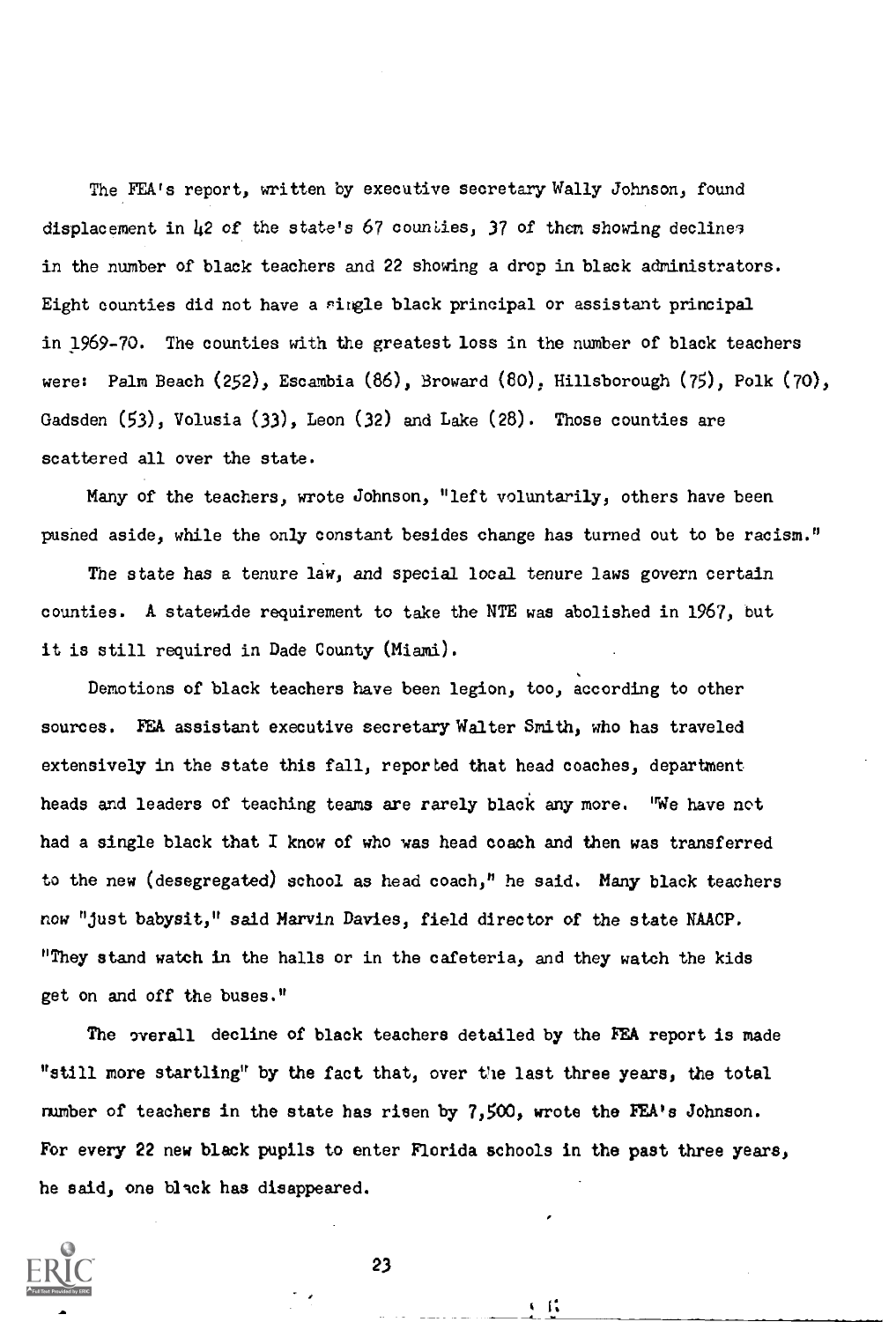### GEORGIA

In Georgia, it depends on whom you ask. Officials in the State Department of Education maintain that displacement is not a problem. Black officials of the Georgia Association of Educators and others insist that it is. There are, unfortunately, no substantiating statistics from either group. A black organization, the Teachers  $\Lambda_{\rm E}$ sncy of Georgia, Inc. (TAG), says it intends to release a report on teacher displacement soon.

In May 1969, a survey conducted by the (black) Georgia Teachers and Education Association (GTEA) in 30 north Georgia systems indicated that, since 1963-64, the number of black teachers had declined by 27 per cent and the number of black principals by 56 per cent. (A subsequent survey of 30 systems last April revealed that while black students constituted 51 per cent of the total enrollment, blacks comprised only  $\mu$ O per cent of the teachers.)

This year, said State Department officials, there has been little displacement. "There might be a few cases," said Wilson I. Harry, coordinator of federal relations, "but I don't know of them."

"If you say someone has been fired because he's black," said John Mize, director of the Division of Administrative Leadership Services, "I would doubt it very seriously. We have a real fear of firing blacks. Fire a white, and the federal government doesn't come down here."

Dr. Morrill M. Hall, director of the School Desegregation Education Center in Athens, said he has been "pleasantly surprised" this fall. "Most superintendents and boards have bent over backwards to see that Negro teachers are not displaced."

The general impression of Lynn R. Westergaard, education director of the Atlanta Urban League, and Dr. William H. Denton, associate professor of education at Atlanta University, however, is that the problem is widespread.

There are about 11,000 black teachers in Georgia, according to Dr. Horace

 $2^{\gamma}$ 

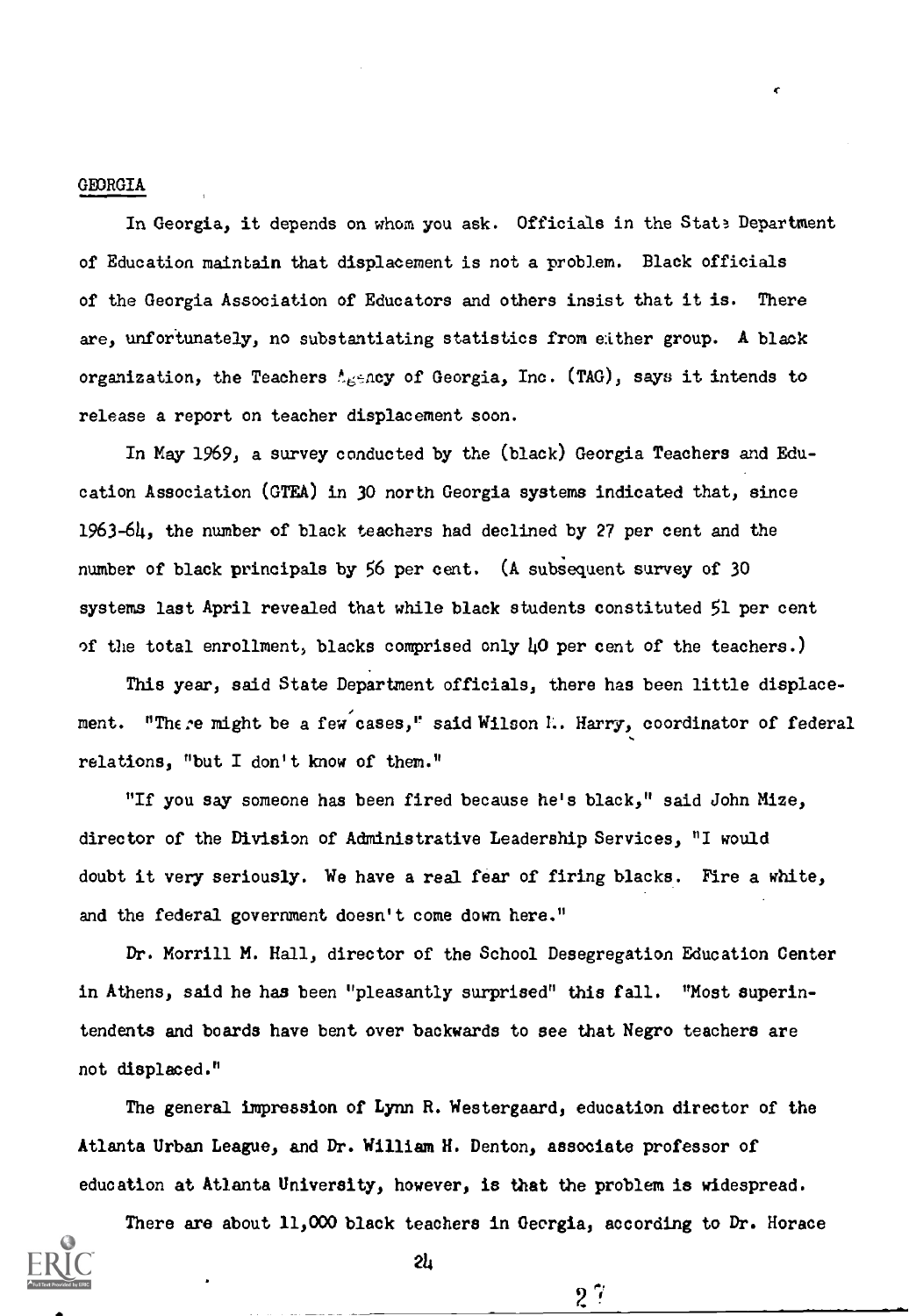E. Tate, associate executive secretiry of the Georgia Association of Educators (GAE) and former executive secretary of the GTEA. Six years ago, there were 14,000. During that period, he said, some school systems have lost as many as 50 black teachers.

This year alone, probably 20 per cent of the state's black teachers have been affected by dismissal or demotion, in the estimation of Dr. Robert Threatt, professor of education at Fort Valley State College and president of the GAE.

The contracts of 11 black teachers were not renewed last spring in Baker County, according to reports in the files of the DuShane Emergency Fund of the NEA. Some were subsequently rehired. Two have taken the matter to court. In Taylor County, 22 teachers reportedly refused to take the National Teacher Exam and were not given new contracts. Other DuShane FUnd reports list three principals and a coach demoted in Harris County, and one or two teachers whose contracts were not renewed in Calhoun.

In Randolph County, the superintendent required most of the teachers at a small black school in Shellman to teach in a summer enrichment program--at half salary--so that he could "observe" them, ascertain their level of competence, and decide whether to hire them for the unitary school in Cuthbert. Only a handful of the 16 blacks went along. One who wouldn't was not rehired. Some changed jobs. The principal at the black school is now teaching seventh-grade social studies and history at the unitary school--at \$80 less per month.

Those who said displacement is a problem usually fingered north Georgia as the state's trouble spot. "Teachers are being lost all across north Georgia," Tate said.

In Atlanta, few blacks have been displaced, according to the Urban League's Westergaard, but because a federal court ordered the city to distribute teachers in each school on a ratio of 57 per cent black and  $\mu$ 3 per cent white, the school board had to hire some 300 whites before hiring any blacks. About

25

 $0<sub>1</sub>$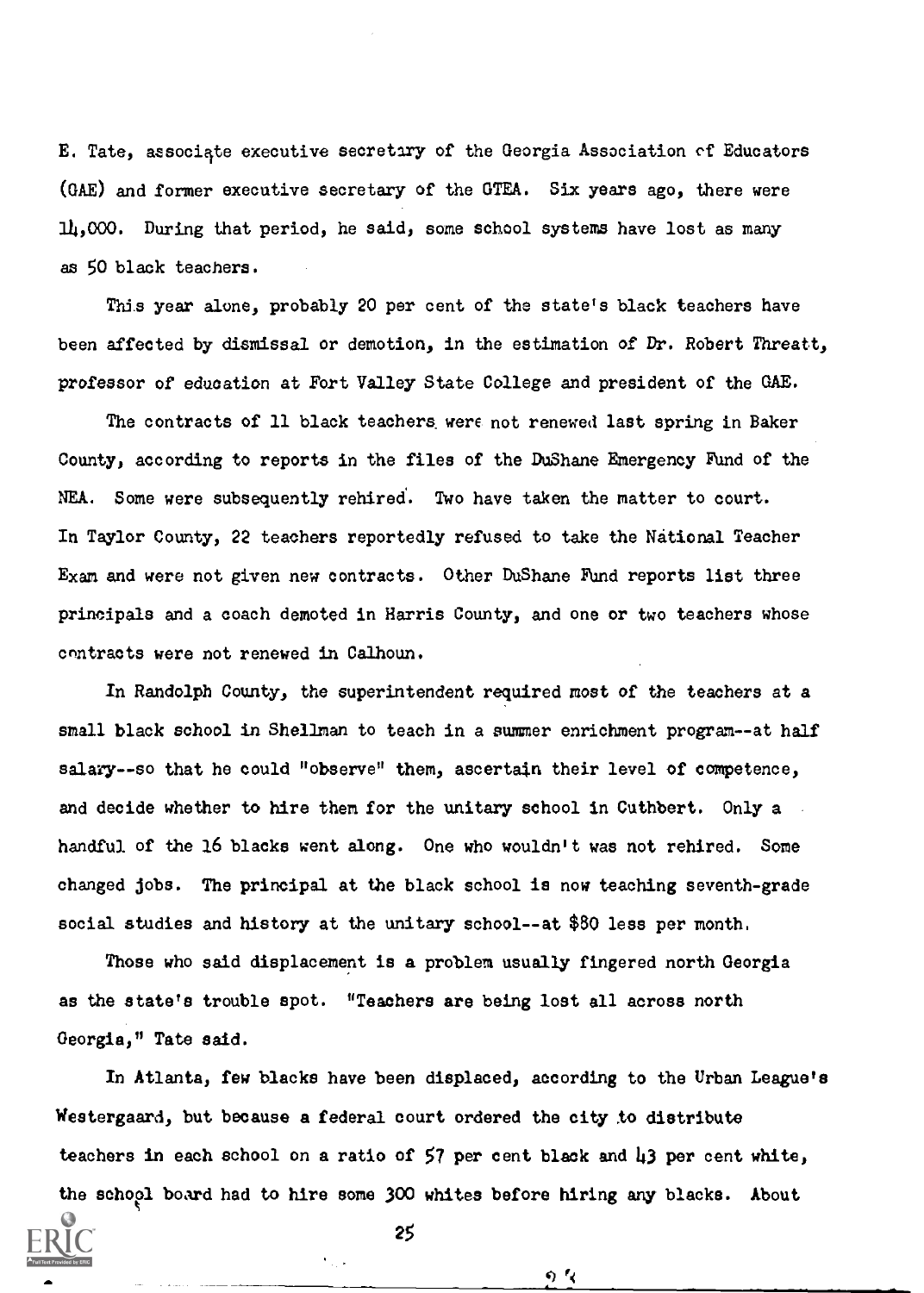300 whites left the system before the teacher transfer began.

RRIC sources were divided in assessing employment prospects for blacks. The ones who saw a displacement problem also saw difficulty for young blacks seeking teaching jobs. Others said there was a demand for black teachers.

"Next year every Negro who wants a job and is halfway competent will be in demand," said Hall.

De Kalb, Fulton and Richmond counties have tenure rules, but in the rest of the state teachers have neither tenure nor cohtinuing contracts. The National Teacher Examination is required in three systems; statewide all teachers seeking state scholarships or certain high certificates must take it.

#### LOUISIANA

"Desperately serious problems" stemming from desegregation, including wholesale displacements, were discovered in Louisiana and Mississippi early this fall by a task force from NEA. J.K. Haynes, executive secretary of the Louisiana Education Association, estimates that more than 400 black teachers in his state have been affected in the last two years; staff attorney Stanley Halpin of the Lawyers Constitutional. Defense Committee in New Orleans says at least that many have been affected this year alone.

Full desegregation in practically all of Louisiana's 66 school districts did not begin until September 1969 or later. One of the results--"hundreds of displacements"--was partially documented in February by another NEA task force, which found that black teachers were being put in remedial classes that were all black or predominantly black, were being steered away from language arts classes, and were being departmentalized even at the elementary level (presumably so that a white child would not be with a black teacher all day).

The wide extent of displacement may account in part for the lack of ewide statistics. "I suppose there's not a parish in north Louisiana that  $2<sup>6</sup>$  29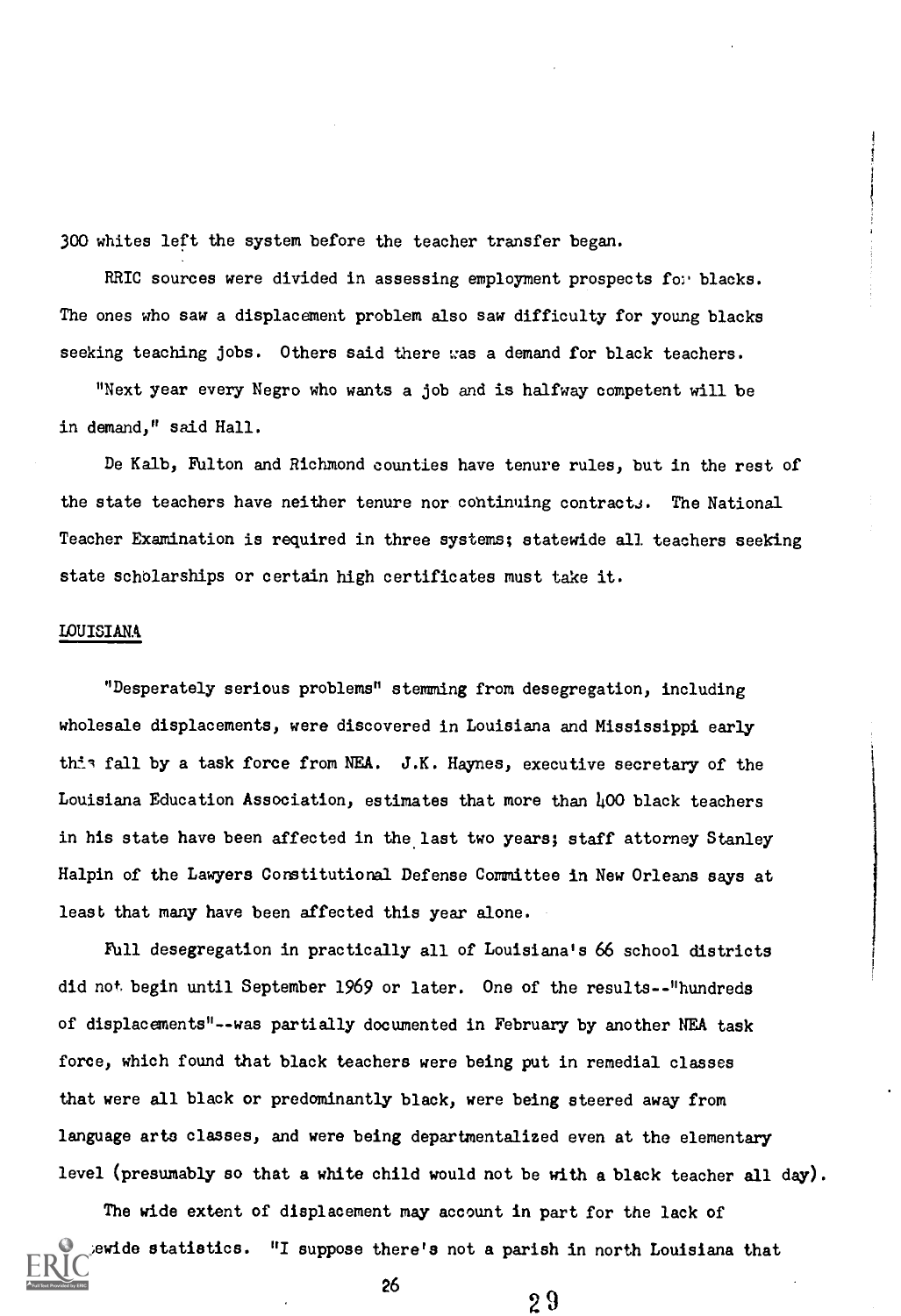hasn't gotten rid of four black teachers," said Monroe attorney Paul Kidd. "There is a very significant problem," added Halpin. "It's happening everywhere."

The exodus of many white students and teachers to the private academies-with the resulting drop in average daily attendance and an apparent misapplication of the Singleton decree--is causing blacks to be dismissed. And here, too, the trend seems to be away from hiring new blacks.

In St. Martin Parish this year, about 90 new teachers were employed. Only 14 of them were black, a considerably lower percentage than in previous years. A spokesman there said the employment situation was worse in nearby parishes. Lafourche Parish had a net gain of four black teachers and 263 white teachers between 1965 and 1969, according to NEA. Candidates with master's degrees reportedly were being rejected there. Forty-six whites and no blacks were added to the Monroe city system this year, according to attorney Kidd. "Inside of four years, I doubt there'll be 10 per cent of our black teachers still left in the state," he said.

A well-publicized displacement case in the state occurred last spring in Concordia Parish, where 19 teachers, three principals and a white teacher considered "too liberal" were not rehired. A federal court ordered them reinstated, however, and the decision is now on appeal to the Fifth Circuit. There were a considerable number of nonrenewals elsewhere, too, according to DuShane Emergency Fund reports-12 in Tangipahoa Parish, two in Monroe City, and one each in St. Mary, Webster and Lafayette parishes. In Richland Parish 20 blacks and three whites were not rehired because they had failed to improve in "personal characteristics for teaching." Thirty-seven whites and six blacks were hired this fall to replace them, according to the NEA. There is a statewide tenure law in Louisiana; the National Teacher Exam is used in nine systems.

Five black teachers were dismissed outright and many others demoted in East Feliciana Parish, according to attorney Halpin. Blacks there also are

 $\mathbf{r}$ 

27

 $\frac{1}{2}$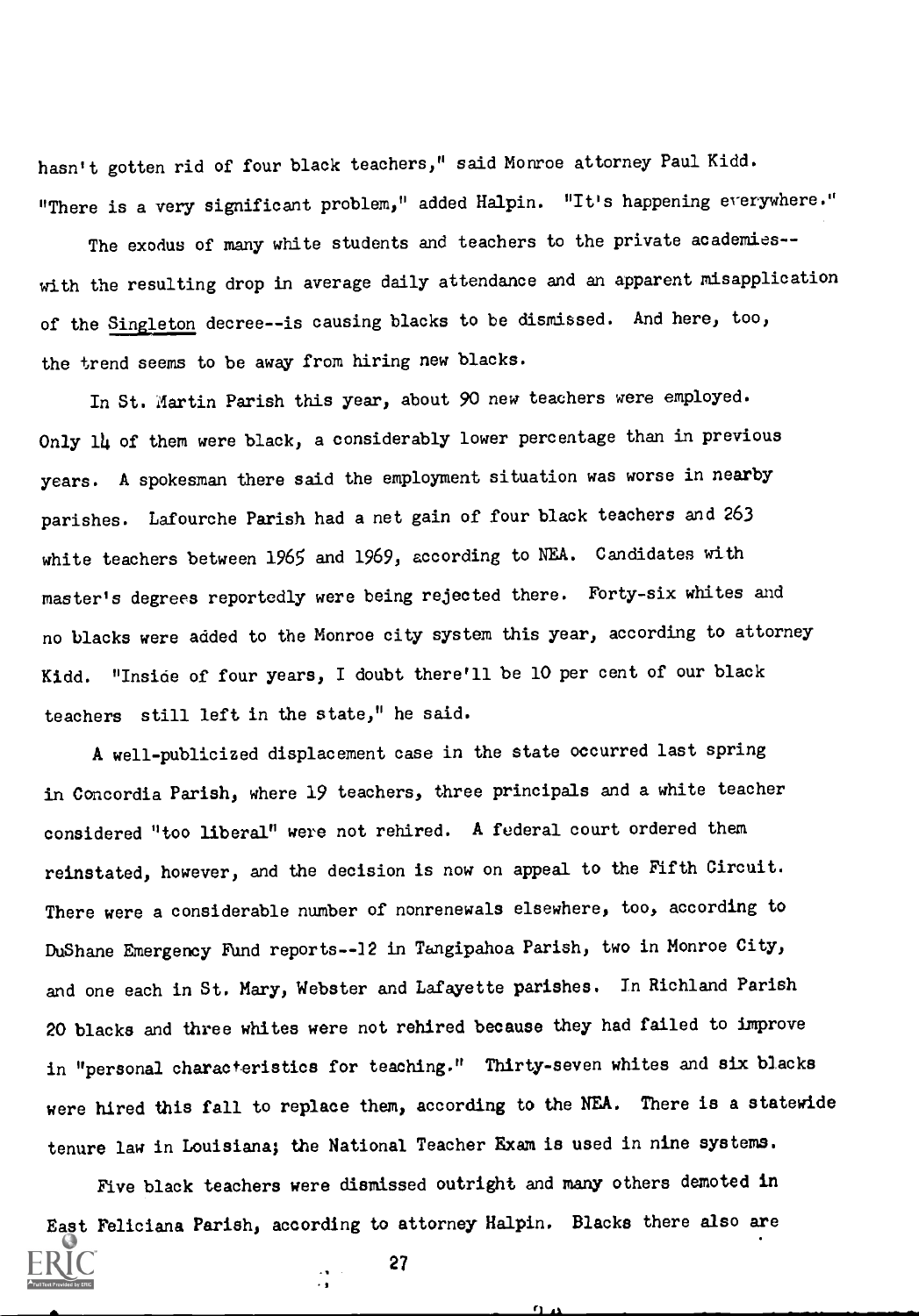being eliminated from positions of authority, he said. Several teachers in Livingston Parish reportedly got letters saying their services were no longer required, but later most of them were reinstated. In St. James Parish, a black man with a master's degree and 25 years' tenure with the district was demoted from the principalship of a formerly all-black school to "assistant visiting teacher."

Widespread frustration among teachers of both races is being reported this fall in New Orleans, where some teachers have been transferred to achieve at least a 25-75 ratio on all school faculties (at least 25 per cent black teachers at predominantly white schools and vice-versa). An evaluation team of the American Federation of Teachers reported that blacks pulled from predominantly black schools to fill the quotas at white schools have not been replaced by white teachers of equal ability.

#### MISSISSIPPI

An NEA task force that toured the state early this year called Mississippi the "focal point of massive trouble" in Southern school desegregation. On the specific issue of discrimination against black teachers, the NEA description seems to fit.

A thousand of them were out of work as late as August, according to C.J. Duckworth, executive secretary of the (black) Mississippi Teachers Association (:4TA). He says about 700 of those eventually found teaching jobs. Like all other sources contacted by RRIC, Duckworth's organization has no definitive statistics on the teacher displacement problem. The Educational Resource Center of Mississippi, an agency formed jointly by MTA, the Delta Ministry, the NAACP and others to monitor the desegregation process, estimates that 130 black teachers now are out of work. The NEA's DuShane Fund office in Washington he names of more than 80 teachers who were dismissed or failed to have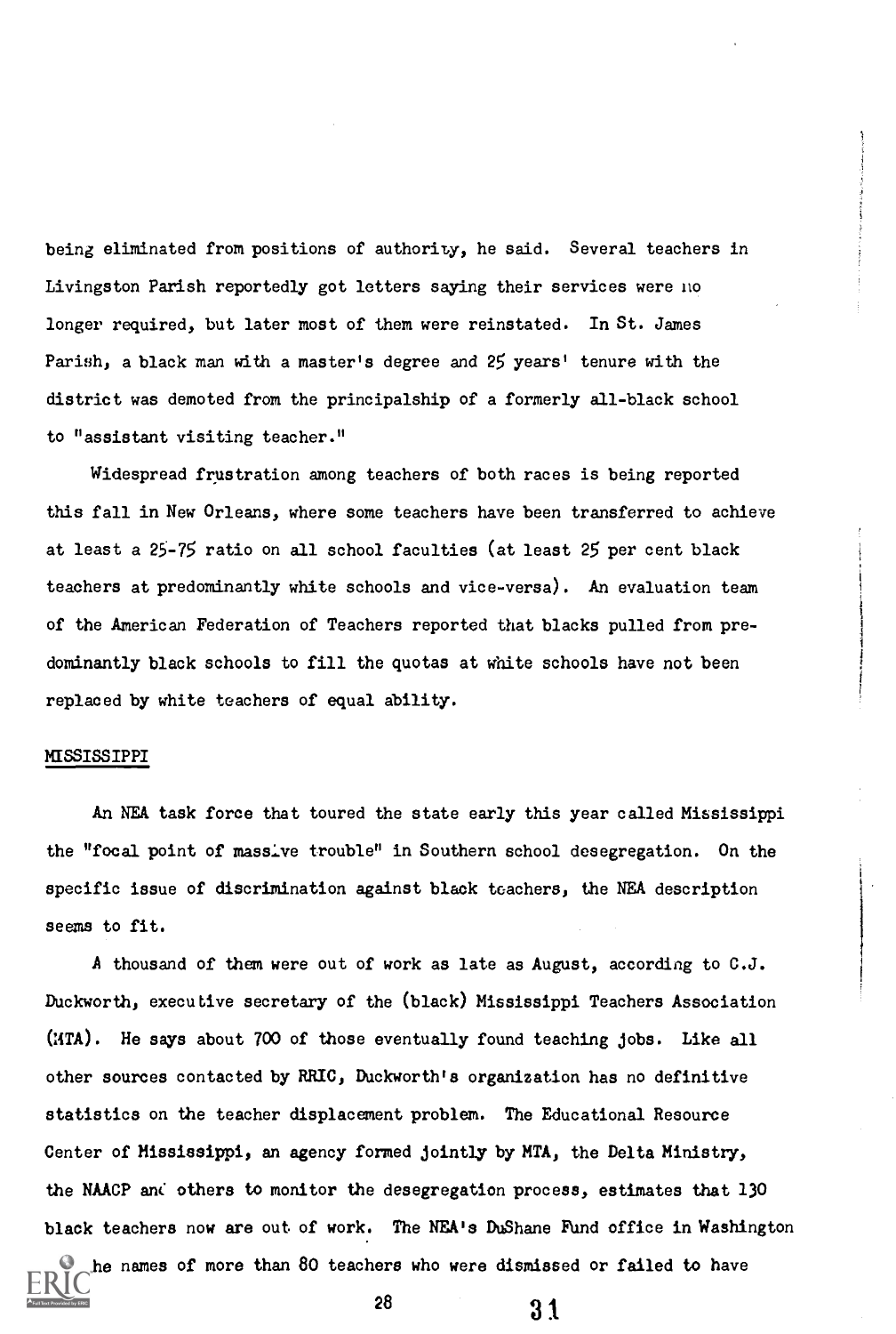their contracts renewed. Rims Barber, education director of the Delta Ministry, says there are "roughly a thousand" jobless black teachers. An official in the Mississippi State Department of Education approached the question with an apparent assumption that discrimination against black teachers is no problem at all.

Employment prospects for blacks are no better than fair to poor, most sources agreed. Moreover, they reported that demotions probably outstrip dismissals. Black department heads, they said, are almost nonexistent, and a common demotion practice is to relegate classroom teachers to the role of teacher aides. It was reported that blacks who were ordered rehired by the courts are being assigned to hall duty and study halls rather than to their old classrooms.

At the highest levels of the public education establishment in Mississippi, officials paint an entirely different picture. "I don't know of any teacher who has been displaced," said John 0. Ethridge, information advisory officer in the State Department of Education.

There is neither tenure nor continuing contract legislation to protect teachers in Mississippi; hiring is generally on an annual basis (state law provides that a teacher may be hired for up to three years). The National Teacher Exam is not a statewide criterion, but critics insist that it has been used to justify dismissals in the nine systems where it is required.

The flight of white students and teachers to private schools, ironically, has been damaging to black teachers in Mississippi. The decline in average daily attendance--in some districts, a criterion for the number of teachers employed--offers white educators who remain in charge of the public schools an excuse for dismissing teachers. The decline in white teachers allegedly is being used--in an apparent misapplication of a federal appeals court  $\pi$  ing--to justify the firing of more blacks and the hiring of more whites in

29

 $\mathbf{C} \rightarrow \mathbf{C}$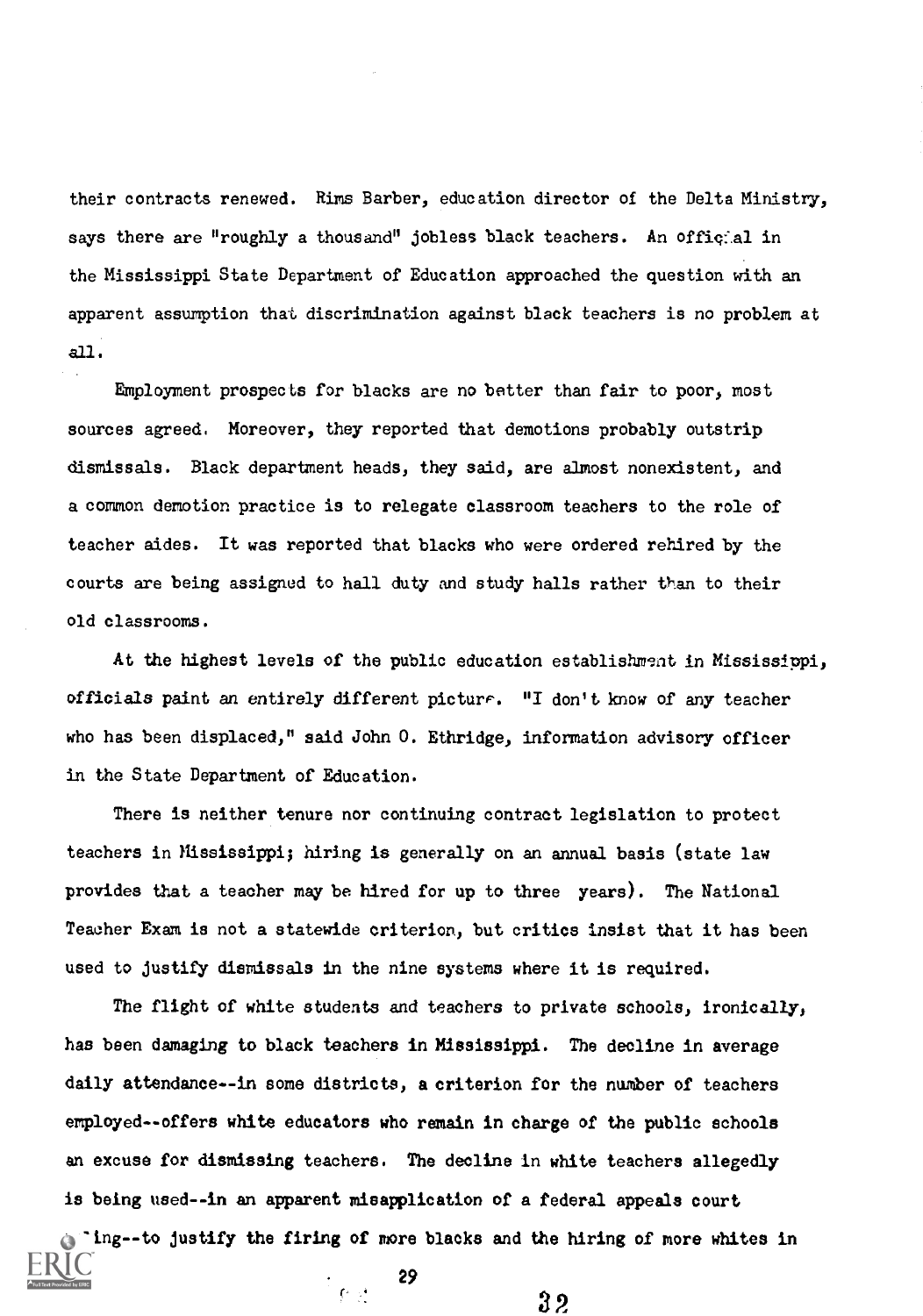order to maintain a ratio favorable to the whites.

The DuShane Rind's files identify a number of school systems wiere black teachers' contracts were not renewed for this school year: nine in Attala County, "at least" 12 in Rankin, seven in Franklin County, some 20 in Madison, "several" in Pontotoc, Hinds County and Columbus, and one each in Humphreys, Neshoba and Meridian.

In another county, Marion, up to 19 teachers were reported dismissed from the county schools--including Fred Idom, the president of the county teachers' association, a political activist. Another six teachers were reported dismissed from the Colubia city system.

# NORTH CAROLINA

Eighty-nine black teachers were dismissed last spring, according to reports received by the North Carolina Association of Educators (NCAE). Charlotte attorney Julius Chambers, who handles teachers cases for the NAACP Legal Defense Fund, has counted 105 teachers who have been dismissed outright or pressured into resigning. LDF investigator Bob Valder says there have been "wholesale" demotions and assignments out of field.

The State Department of Public Instruction maintains that it has no statistics, but three spokesmen acknowledged that there is a problem. "There is an assumption," said Asst. Supt. James Burch, "that it is going on in subtle, devious ways."

Title I coordinator Harold Webb said he personally has heard of little classroom teacher displacement ("there's more at the administrative level"), but added, "there is a feeling among the general black population that it is going on."

Actual, overt dismissals and demotions have affected up to 12 or 1I per cent of the state's black teachers, in the estimation of the State Department's

30

 $\hat{f}$  .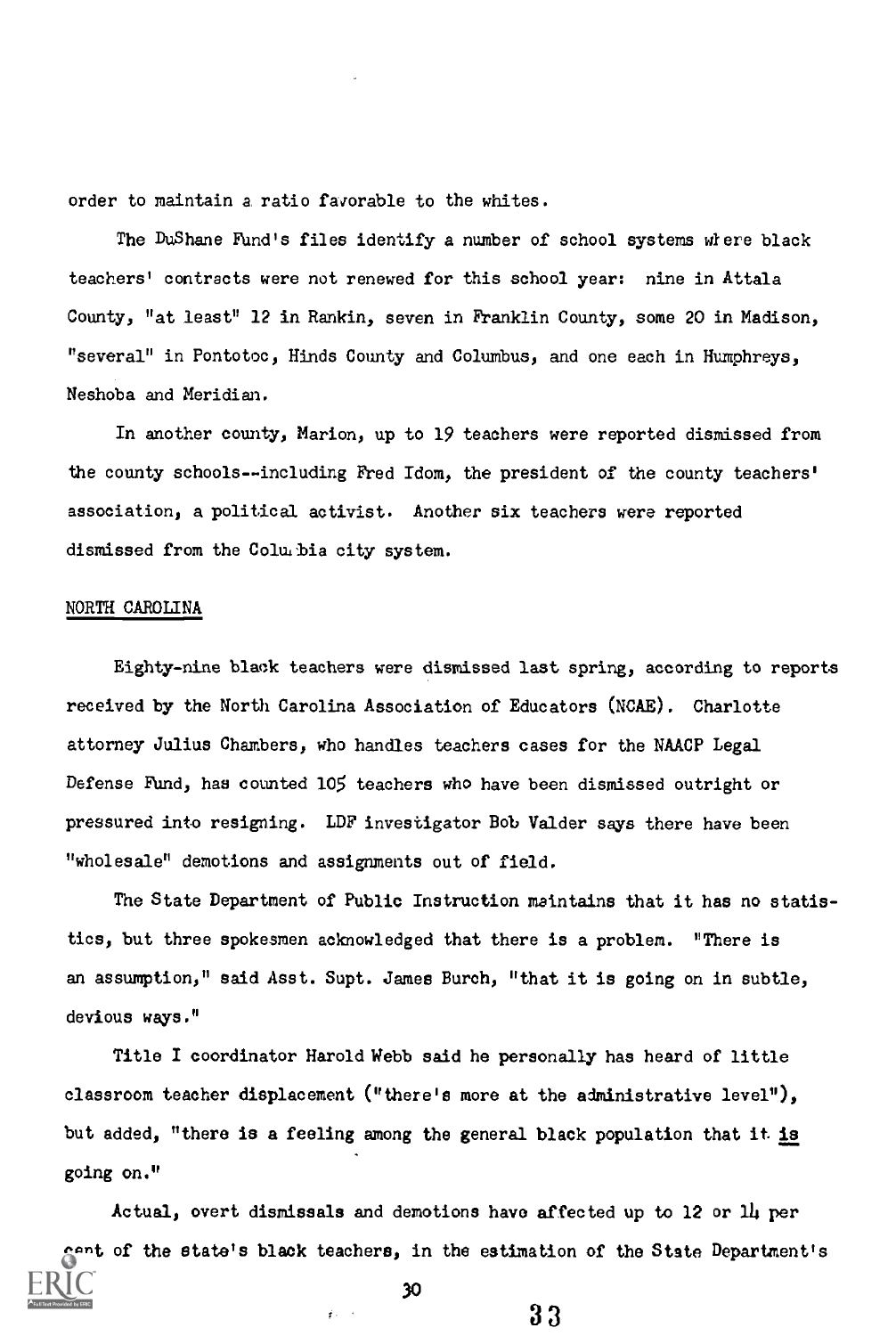associate director in the Division of Human Relations, Dudley Flood. Pressured resignations have been even more widespread than that, he said: "We have had cases of principals telling a teacher, 'come back and we'll give you hell.'"

Displacement is more prevalent east of Raleigh, in the traditionally conservative, coastal-plain portion of the state where there are few sizable towns and proportionately more blacks.

In Bertie County, some 20 teachers reportedly were dismissed at the end of the 1969-70 school year. Brunswick County is said to have had five dismissals; Lenoir County, 11. In Wilson, a black teacher told the NCAE she was fired because she spoke harshly to a white colleague and made her cry.

In Johnston County, a black man who formed an Afro-American club at his school and criticized school policies was demoted from high school English to the sixth and seventh grade. Then his contract was not renewed. The teacher, who had an "A" certification and was a city councilman, is now a career counselor at Shaw University in Raleigh.

Many desegregated schools in the state are hiring only a few blacks, according to the NCAE. Only six of the 54 new teachers hired this fall in Rocky Mount, and only three of the more than 40 hired in Washington, are black. That pattern, contended associate executive secretary E.B. Palmer (executive secretary of the former black teachers group), "is true all over the state."

Nonetheless, there is a feeling among RRIC sources that the opportunities for young black teachers are not totally bleak. Most seem to feel that blacks' prospects are still generally good. "If a student makes a substantial score on the National Teacher Examination," said Frank B. Belk, director of placement at Shaw University, "then he should have no trouble finding a job in an urban area."



Yet all sources concede that whites' prospects are probably better. "If

31

 $3<sub>4</sub>$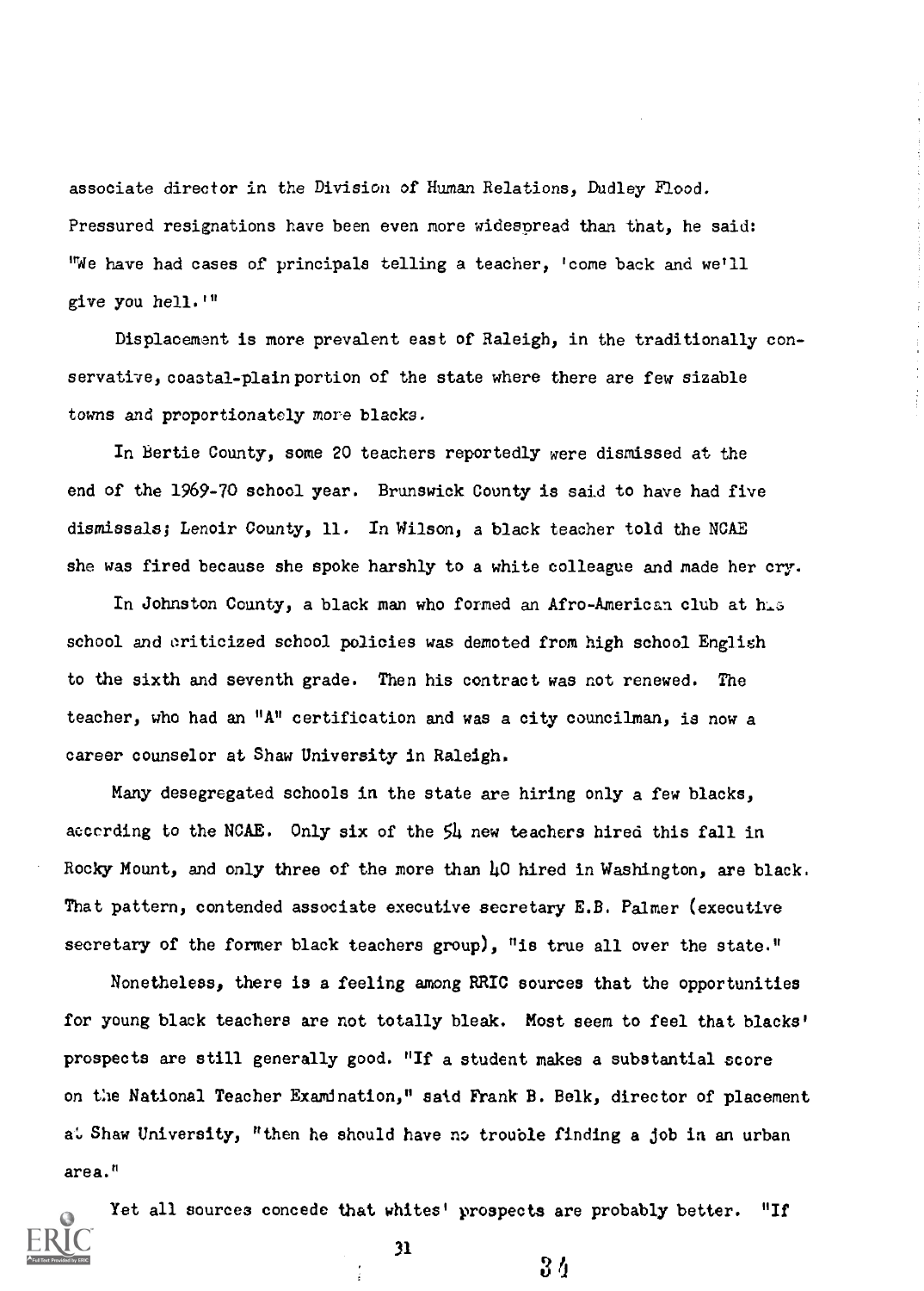you put a white and a black side by side," said the State Department's James Burch, "the white will be the one hired."

North Carolina is one of only two Southern states that require teachers to achieve a certain minimum score on the National Teacher Examination before they can be certified. (A teacher's salary and level of certification are based on her educational background and experience.) Only one other weapon- the white principal's power to declare a teacher incompetent--accounts for more black dismissals than the NTE, according to Palmer. Teachers have been required to take the NTE for about 10 years, but it was not made a prerequisite for certification until five years ago.

The state has never had a tenure law. All that stands between a teacher and the loss of her contract is a rather feeble continuing contract law which merely requires a school administration to formally notify a teacher in the spring if her contract will not be renewed. Otherwise, the teacher's contract is renewed autoratically for the next school year. "The law," said attorney Chambers, "is really no protection at all."

# SOUTH CAROLINA

The American Friends Service Committee, which conducted a teachers' rights center in the state last summer to help black educators, estimates that, in two-thirds of South Carolina's 93 districts, the contracts of about 50 or 60 teachers were not renewed. Six black principals were fired outright, acccording to AFSC director M. Hayes Mizell, and more than 80 others were demoted.

Thirty-seven black teachers brought complaints to the AFSC this summer, Mizell said, and the 24 cases which were investigated revealed that nine blacks had lost their jobs when their schools were closed, 11 had not had their htracts renewed, three had been demoted and one dismissed.

35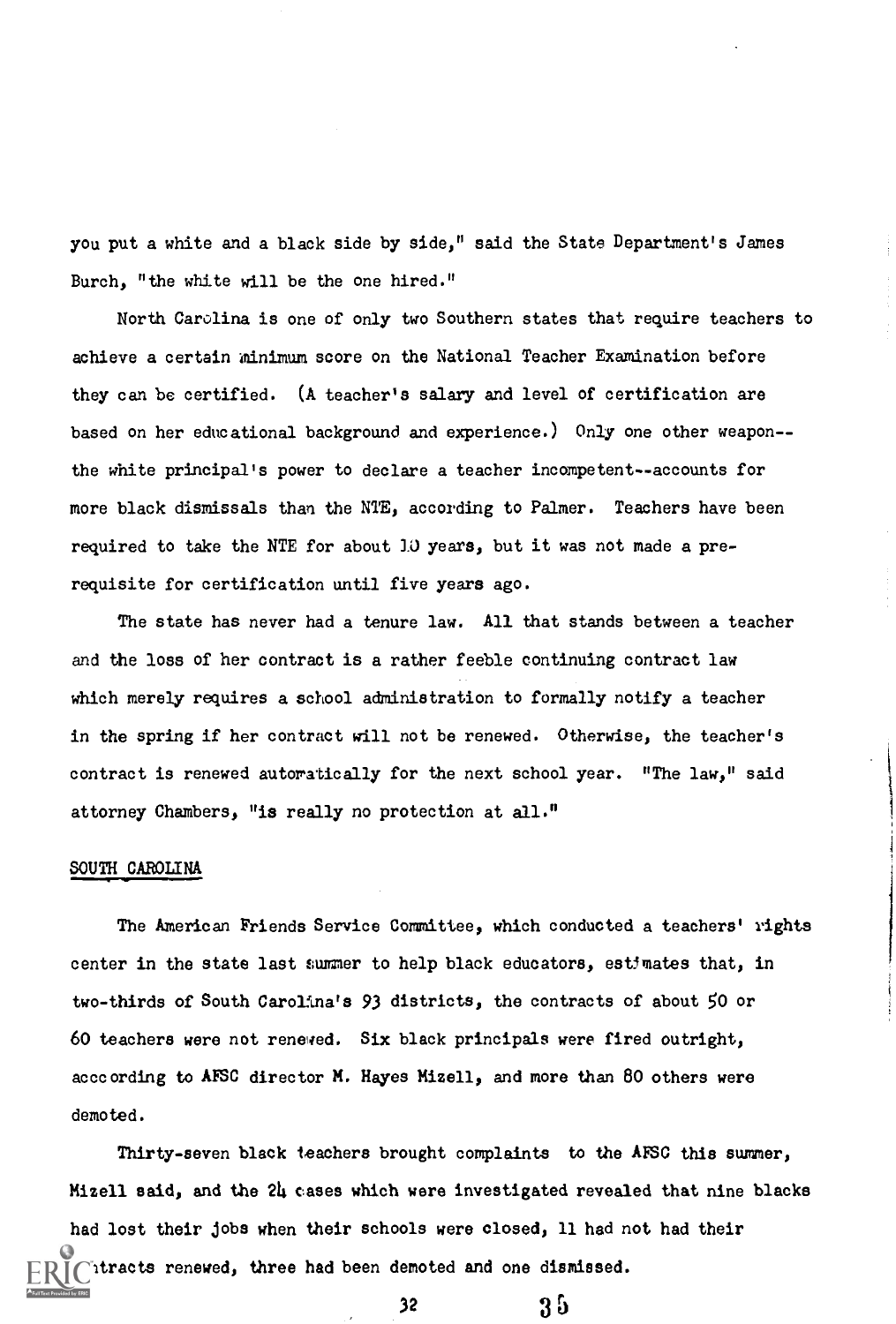Others in the state said they could only generalize about the displacement situation there. Matthew J. Perry, a Columbia attorney who is handling several teacher cases now, called the situation "not critical, but a problem of concern." Another attorney there, Loughlin McDonald, called it "fairly widespread." However, Dr. Larry H. Winecoff, director of the South Carolina School Desegregation Consultant Center, said he "really hadn't heard of a lot," and director Joe Durham of the Technical Assistance Unit of the State Department of Education, said, "Pretty generally, competent black teachers and administrators have been retained."

Judging from RRIC sources' assessments, there seems to be no particular trouble spot in the state. Although Charleston was variously reported as having between six and 15 displaced teachers, it was the only city in the state said to have a problem.

The National Teacher Exam, which is required statewide as one of the criteria for certification and salary level, led to dismissals in at least three cases. According to NEA DuShane Fund reports, several teachers in Allendale County allegedly were not rehired because of low NTE scores. (Eventualiy they were allowed to teach another year.) Two more teachers in Berkeley County were not renewed for the same reason.

Four women, all with college degrees and two with almost 30 years' experience each, were not renewed this fall in Chesterfield County because of low NTE scores. One of them, Mrs. Marian Funderburk, said that last spring the superintendent indicated on her application for a summer school grant that she would be employed again this fall. Reminded of that later, Mrs. Funderburk said, the superintendent told her, "That was just a little of piece of paper, Mrs. Funderburk. It didn't mean a darn thing."

In Edgefield County, there were several teachers who did not receive new contracts originally. Five finally got them, but one--a 62-year-old woman

33

ia<br>C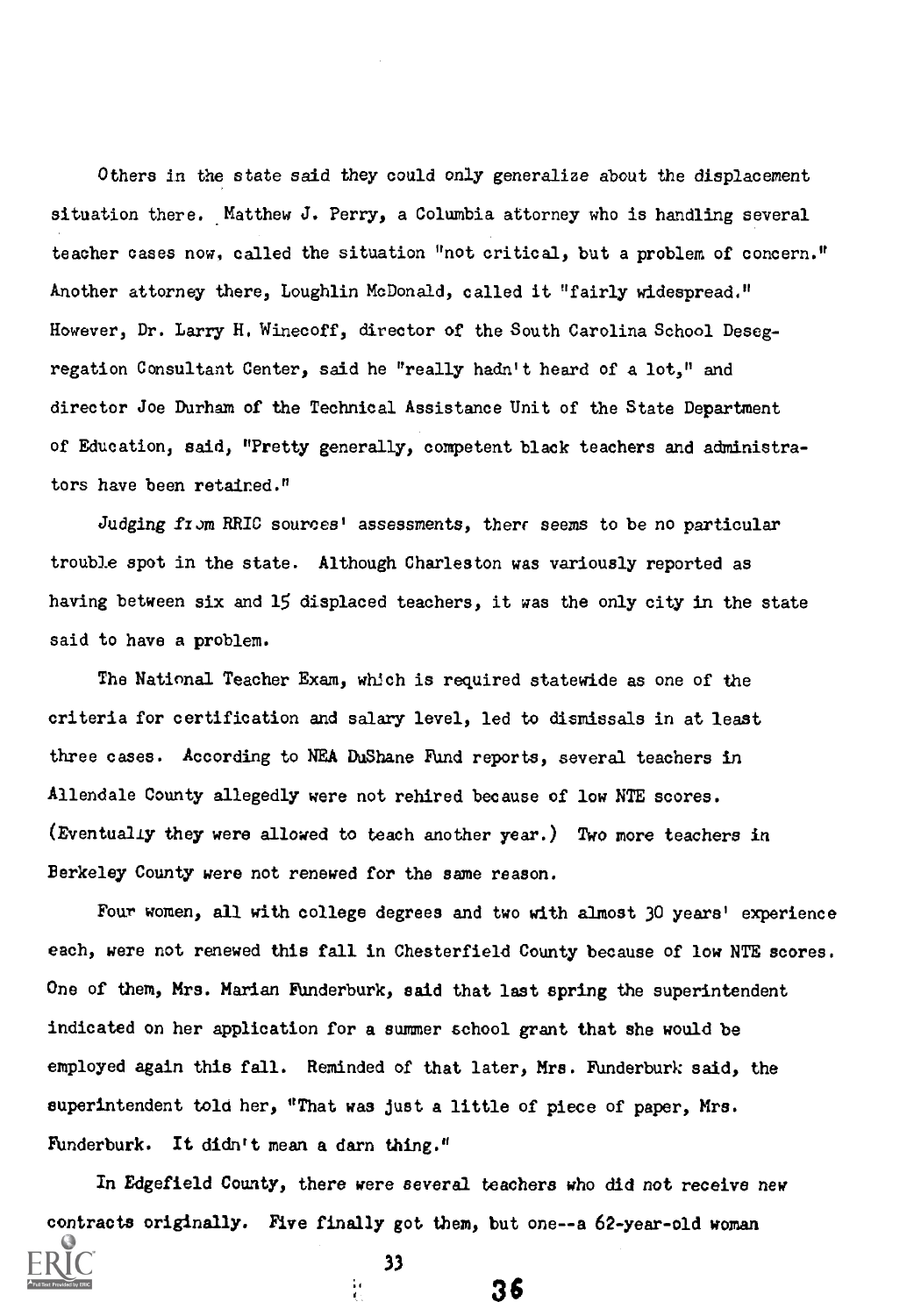with 43 years' experience--never did. The state has no tenure law. Contracts can be offered on either an annual or long-term basis.

The dip in hiring of blacks is occurring in South Carolina, too, according to Mizell, W.E. Solomon of the South Carolina Education Association, and others. "It is a problem to be on the lookout for--after desegregation, blacks just aren't getting hired," said Mizell.

In a district in Lexington County, more than 100 whites and less than 10 blacks reportedly were hired during the past two years. There were reports also that in a district in Greenwood County (which became a unitary system last year), there were 20 blacks at the elementary level before 1968. Now there are five.

"School systems are only doing a minimum of what they have to do," said John Gadsden, executive director of Penn Community Services in Frogmore. "There is a fear on the part of teachers over the next stage, when school systems get bolder."

#### TENNESSEE

The state's displacement pattern seems to corroborate the old saw that west Tennessee is a part of the Deep South. Except in a handful of counties in the west, the state's black teachers seem to have escaped extensive dismissal and demotion.

No statewide statistics are available. Here and there in the middle and eastern portions of the state, rumors of displacement can be heard--three teachers allegedly were dismissed in Hamilton County, for example--but sources in the cities of Knoxville, Chattanooga and Nashville reported almost none.

The problem has been concentrated in a few of the largely rural counties of the west that have a high concentration of blacks. In Fayette County,

for example, 15 black teachers were dismissed and a comparable number demoted.

34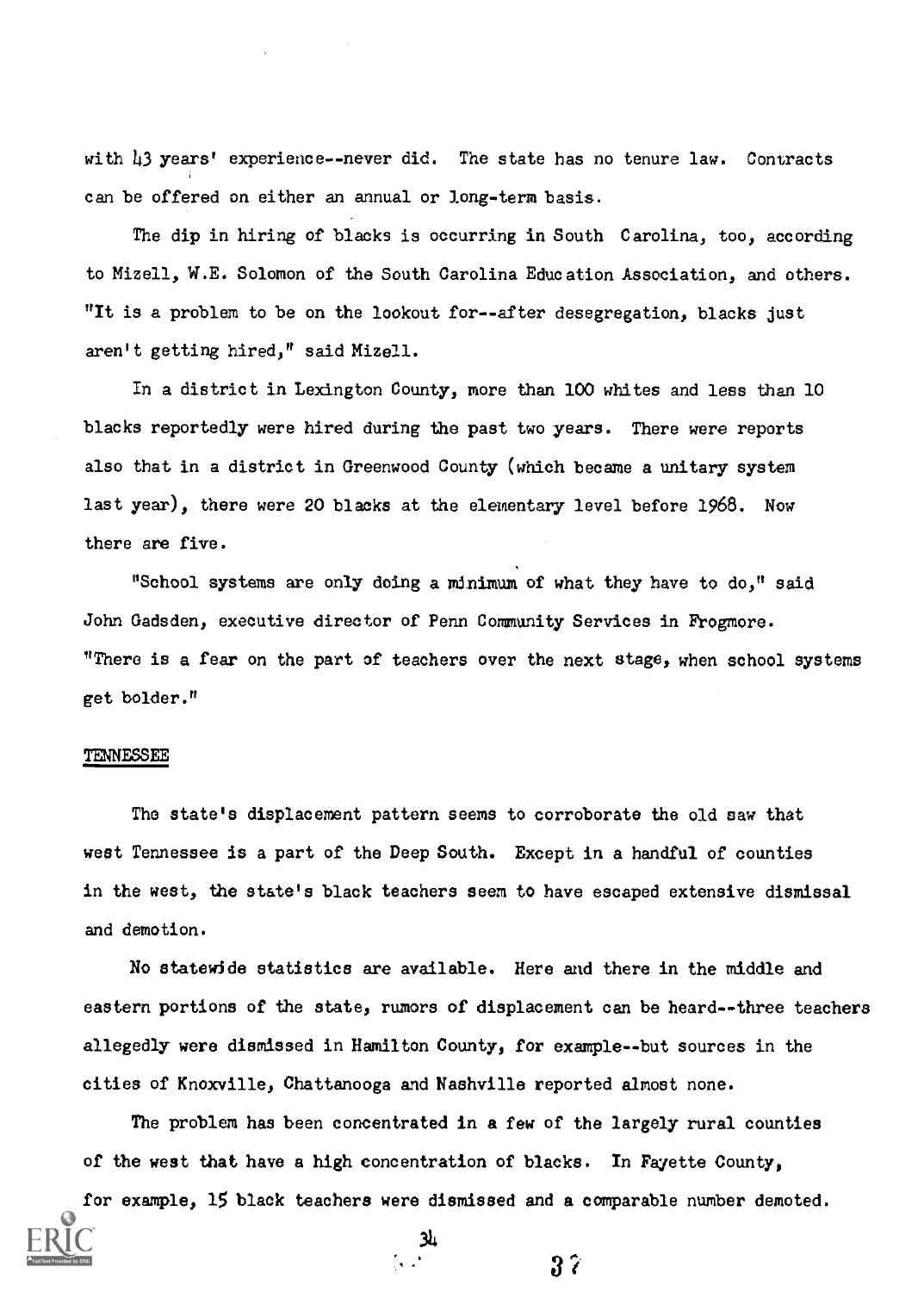(Thirteen have been ordered reinstated by a federal court.) Some two dozen more were reported dismissed in nearby Haywood County, and a lawsuit is expected there. Four teachers reportedly were fired in Lauderdale County, and 10 were demoted from classroom teaching to what are considered lesser assignments in the federally funded Title I program. There were reports that in each of three other west Tennessee counties--Crockett, Hardeman and Madison--at least two black teachers were either fired outright or not rehired.

In the Memphis area, some black teachers in the Shelby County schools have been displaced as the city school system proceeds with annexation of the county system. But according to Walter S. Wrenn of the Office of Civil Rights branch in Atlanta, a comparable number of whites have also lost their jobs, and "all Negro teachers with tenure in the county were placed somewhere" in the expanding city system.

Tennessee's tradition for moderation in racial matters and her strong tenure law--generally regarded as one of the best in the nation--are responsible for the lack of a serious displacement problem, most sources said. The National Teacher Examination is required in 12 school systems.

Nonetheless, there were scattered reports of a decline in the hiring of blacks. Legal Defense Fund monitors reported that 122 whites were hired this year in Hamilton County, and only one black. Other sources said that only one of the 18 new teachers hired in Madison County was black, and only three of the 21 in Jackson.

In rural areas, said E. Harper Johnson, director of special services and staff consultant for human relations with the Tennessee Education Association, "there seems to be a trend against employing young blacks. Unless it's a local boy or girl, they won't hire a black."



35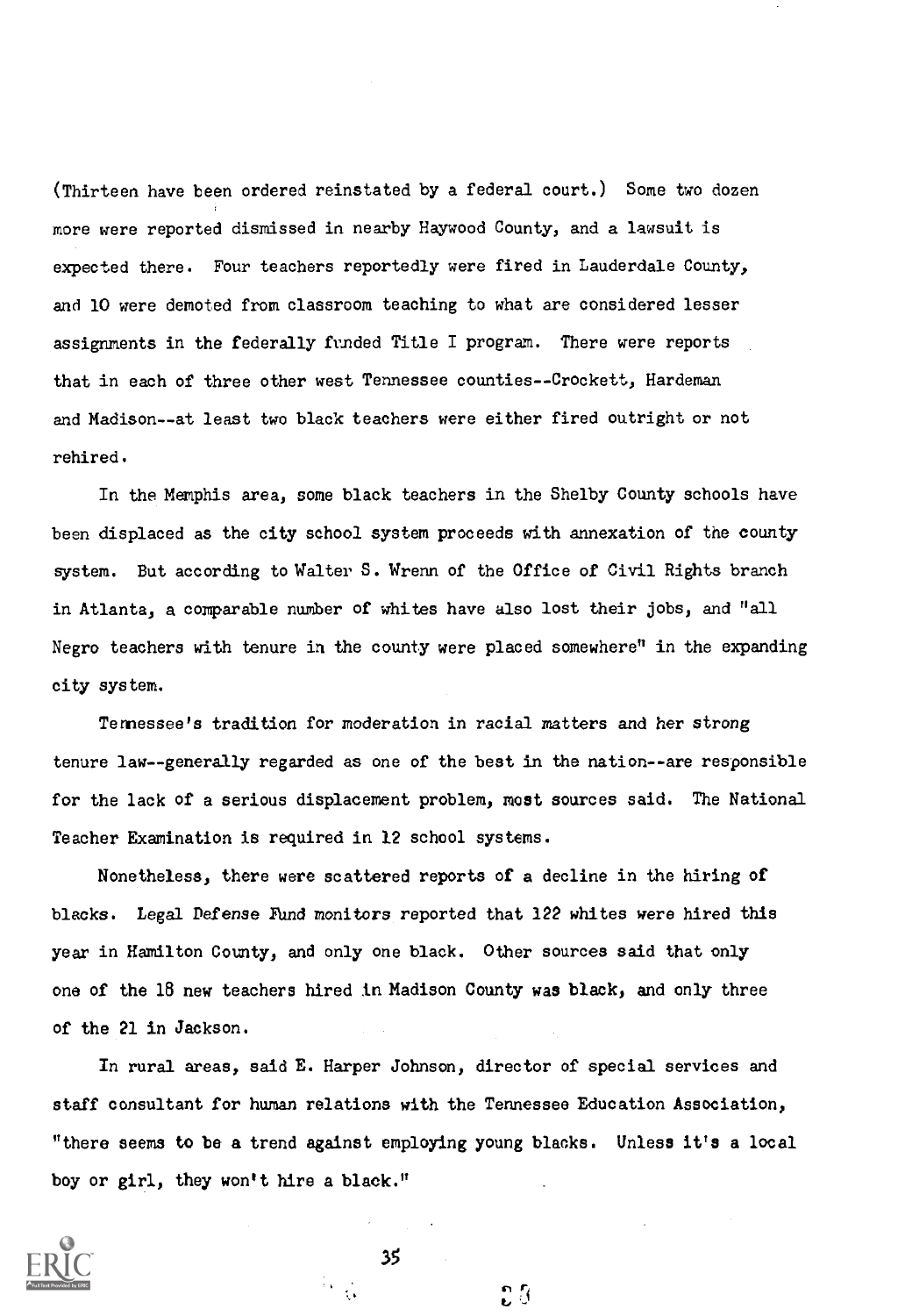#### TEXAS

Although its worst effects were felt in Texas three or four years ago, desegregation is still leaving a tragic legacy: hundreds of black teachers are out of work. Incomplete results from a survey taken this fall by the Commission on Democracy in Education in Dallas reveal that, in 76 of the state's 1,244 districts, 225 teachers lost their jobs this year or are still out of work as a result of an earlier displacement. (There are about 450 districts in the state which have no black residents.)

The worst may have passed ("two or three years ago blacks were dismissed right and left," said Gilbert Conoley of the Title IV Technical Assistance Program), but displacement is still going on, according to some. Dr. E.W. Rand, dean of the graduate school at Texas Southern University in Houston, estimated that 15 to 20 per cent of the state's 12,000 to 15,000 black teachers have been dismissed, demoted or pressured into resigning this year. "It's happening, man; we see it all the time," said Gillespie Wilson, state NAACP president.

Others, however, say that they see little evidence of displacement this year. "I daresay there have been very few cases this fall," said Title IV's Conoley. James R. Ray, executive director of the Governor's committee on Human Relations, said he has heard of "just a couple of cases, and those without very much merit."

The results of the survey by the Commission on Democracy in Education, fragmented though they are, appear to disprove such notions, however. Typical of the findings of the commission's many contacts around the state was a report from the Waco area. It showed a former elementary principal now teaching math, a junior high principal demoted to elementary school, an elementary school principal reduced to "visiting teacher," two special education teachers whose contacts were not renewed, a teacher with 33 Years'

 $3^6$   $3^9$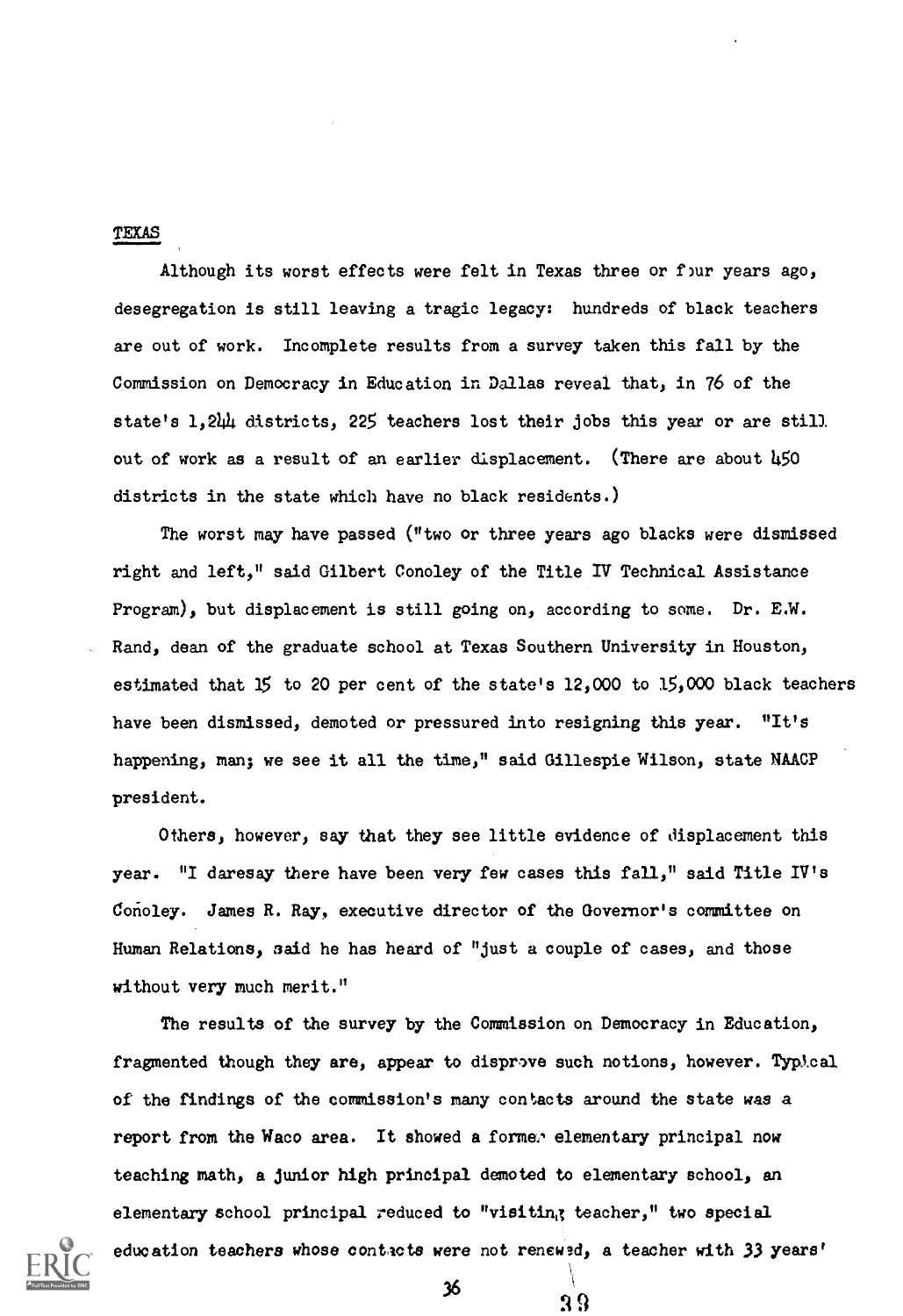experience summarily dismissed two months after school began, and so on.

There is a new tenure law in Texas--adopted in 1967--but it is permissive in nature. The legislation defines just grounds for dismissal and recommends that local boards adopt fair dismissal procedures, but leaves the matter largely to the discretion of the boards. Few boards are said to have followed the legislature's recommendations. All teachers have to take the NTE for certification, but a minimum score is required in only a few systems.

In many of the 76 districts in the commission's survey, there were only one or two teachers out of work In others it ran much higher--11 in Thrall, 10 in Dawson, Hemphill and Sweeny, nine in Eagle Lake, Ithasca and Spring Lake, eight in Caldwell and Cushing.

East Texas, the largely rural, Black-Belt area lying east of a Dallasto-Houston line, apparently is the biggest nest of displacement. The NAACP's Wilson calls it that ("the Mississippi of Texas," he said), and earlier this year the NEA singled it out for investigation by a task force.

Judging from the admittedly spotty survey by the commission, however, central Texas may be equally prone to displacement. Four of the 13 districts in which seven or more teachers were reported out of work lie in east Texas, six are in the central portion of the state, and three are in the west (where, on the whole, very few blacks live). "Draw a north-south line through the center of Texas," said McDaniel. "East of that is where most displacements occur."

The large reservoir of unemployed teachers is as symptomatic of a decline in hiring as it is of displacement. "New black teachers do not enjoy equal opportunity at available teaching positions," reported the commission. "In the small school districts, there is a notable decrease in employment of black teachers; some have not employed any black teachers during the past two years."

Superintendents say that blacks just aren't applying, sai the commission. Blacks, in turn, say that their employment prospects are so poor they do not

37

 $\mathbf{F}^{\dagger}$ 

 $\ell_0$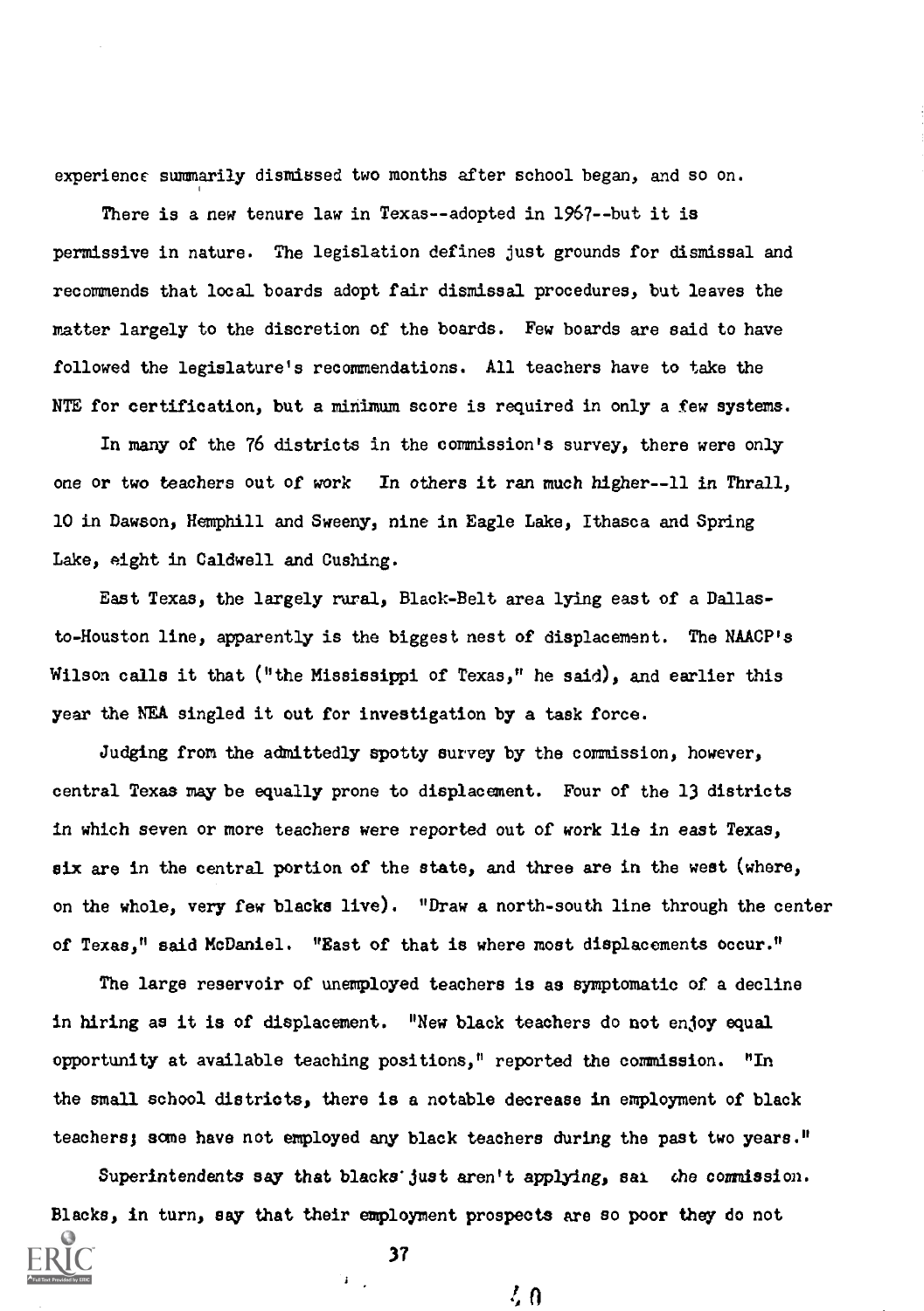bother to apply. In addition, reported the commission, black teachers are being discouraged by the prospect of being shifted from school to school.

# VIRGINIA

There is neither hard data nor anything resembling a consensus, even Among blacks, on the issue of teacher displacement. Two officials in the State Department of Education--George W. Burton, assistant superintendent for public instruction, and Harry L. Smith, director of public information--said they have heard of no displacement this year. And J. Shelby Guss, a black official in the Virginia Education Association (VEA), said, "I don't know if I could find 25 Negro teachers who've been dismissed or demoted."

On the other hand, RRIC was told by a civil rights lawyer that "Mississippi's got nothing on Virginia." There has been displacement "throughout the state," according to Mrs. Ruth Harvey, a Danville attorney and member of the State Advisory Committee to the U.S. Civil Rights Commission. "We are losing black principals and heads of departments," said Curtis Harris, state coordinator for the Virginia Council on Human Relations. "Yes, most definitely, it's happening," added Richmond attorney and vice mayor Henry L. Marsh III.

Charles N. McEwen, education reporter for the Fredericksburg Free-Lance Star, which covers four counties, summed it up: "Everybody thinks that teachers were displaced. But it seems to be a will-o'-the-wisp type thing."

"I know it's happening," said Lawrence D. Billups, director of the NEA's regional office in Springfield, "but I can't prove it."

Most who agreed with Billups held these opinions, too: Displacement was worse in the past than this year. Most of it has been scattered throughout the rural areas and small towns in the western and southern portions of the state. Nowhere this year has it been blatant.

In fact, there have been no blatant cases of displacement in Virginia for

41